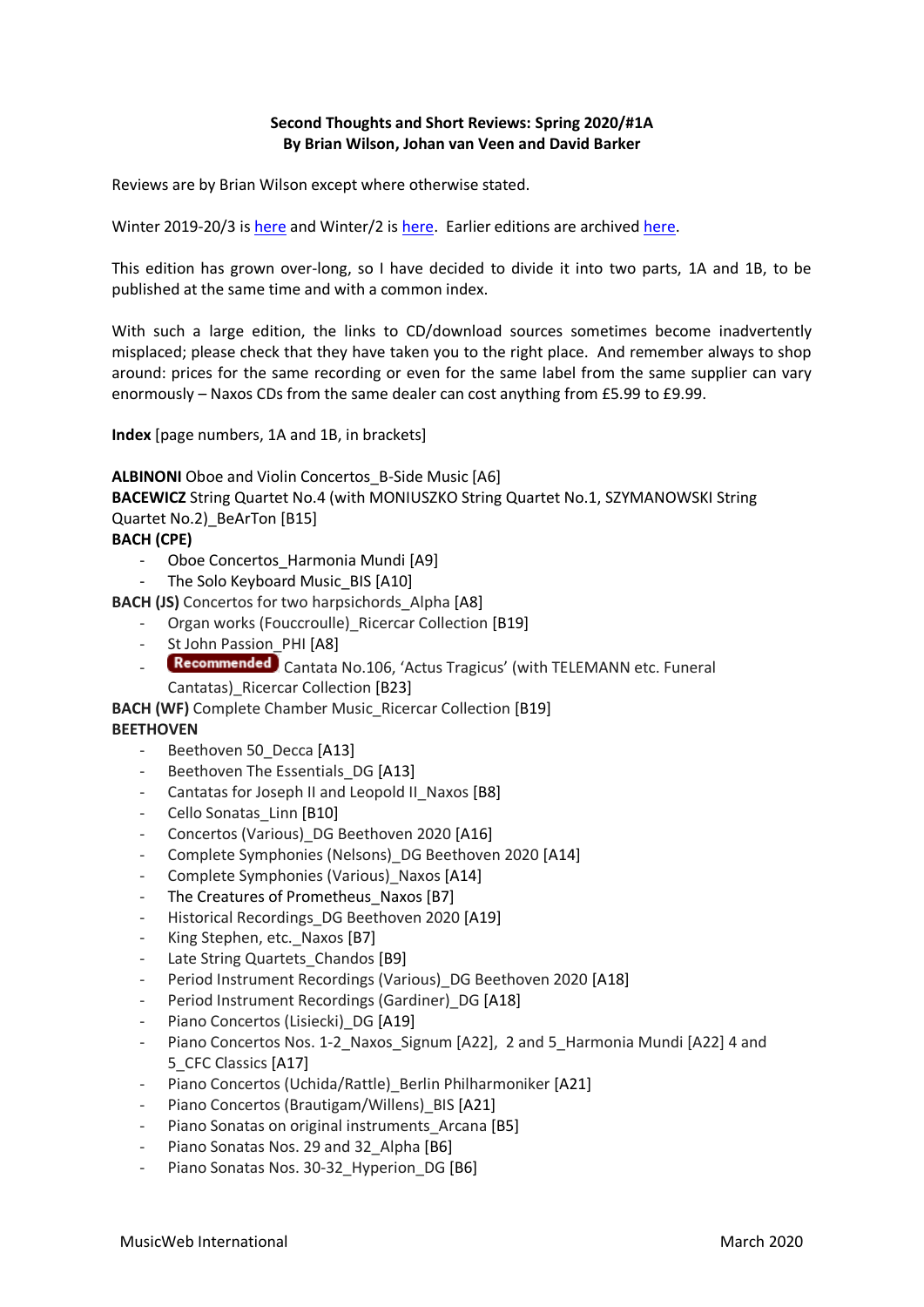- Piano Trios Nos. and 7 Mirare [B4]
- Ruins of Athens, Consecration of the House Naxos [B8]
- String Quintets Alpha [B11]
- Symphonies and Orchestral excerpts Naxos [A15]
- Symphonies and Overtures (Various) DG Beethoven 2020 [A16]
- Symphonies and Concertos (Period instrument: Tan/Norrington) Erato [A18]
- Symphony No.3 (with Richard STRAUSS Metamorphosen) Alpha [B1]
- Symphonies Nos. 5 and 6 Pentatone Alpha [B1]
- Symphonies Nos. 5 and 7 Pentatone [B1]
- Symphony No.9 BIS [B3]
- Violin Concerto (with VASKS) Mirare [B4]
- Violin Sonatas Nos. 3, 6-8 Alpha [B5]
- The Very Best of Beethoven DG Beethoven 2020 [A12]
- The Very Best of Beethoven Warner [A13]

**Recommended BUXTEHUDE** Selected Cantatas\_Ricercar Collection [B22]

# **CHARPENTIER (MA)**

- *Orphée aux Enfers*\_Alpha [B21]
- *Te Deum*, *Messe pour plusieurs instruments\_*Ricercar Collection [B20]
- **DAVIES (HW)** Sonata for Violin and Piano (see VAUGHAN WILLIAMS)\_EM Records [B16]

**FARINA** *Capriccio Stravagante a 4* and *Sonate*\_Ricercar Collection [B19]

**FRESCOBALDI** *Il Regno d'Amore*\_Ricercar Collection [B24]

**HAYDN** Scottish Songs BIS [A10]

**HOLST** Five Pieces for violin and piano (see VAUGHAN WILLIAMS) [B16]

**JACQUET de la GUERRE** Violin Sonatas\_Ricercar Collection [B20]

**JANÁČEK** Piano Sonata 1.X.1905; Capriccio for piano (left hand) and chamber ensemble (with STRAVINSKY) Oxford Philharmonic [B15]

#### **KARŁOWICZ**

- Violin Concerto, Eternal Songs\_BeArTon [B14]
- Violin Concerto (with MOSZKOWSKI Violin Concerto) Hyperion [B14]

**MARAIS** *Trios Pour les Couchers du Roi*\_Ricercar Collection [B24]

**MAYR** Mass in E-flat\_Naxos [B11]

**du MONT** Motets\_Ricercar Collection [B23]

**MONIUSZKO** String Quartet No.1 (see BACEWICZ)\_BeArTon [B15]

**MOSZKOWSKI** Violin Concerto (with KARŁOWICZ)\_Hyperion [B14]

**O'NEILL** Chamber Music\_EM Records [B13]

**ORTIZ** *Trattado de Glosas*\_Alpha [A4]

**PALESTRINA** *Missa Ego enim accepi*, *Missa Laudate Dominum*\_ Look Studio [B25]

**Recommended PEÑALOSA** Lamentations BIS [A2]

**SANCES** *O Dulcis Amor Jesu*: Motets\_Ricercar Collection [B20]

**STRAUSS (Richard)**

- *Also sprach Zarathustra*; *Ein Heldenleben*\_Lawo [B12]
- *Ein Heldenleben*; *Der Rosenkavalier* Suite\_Linn [B12]
- *Metamorphosen* (with BEETHOVEN Symphony No.3) Alpha [B1]

**STRAVINSKY** Concerto for Piano and Wind Instruments (with JANÁČEK)\_Oxford Philharmonic [B15]

**SZYMANOWSKI** String Quartet No.2 (see BACEWICZ) BeArTon [B15]

**TARTINI** Violin Concertos Alpha [A9]

**TELEMANN** *Du aber Daniel* (see BACH)\_Ricercar Collection [B23]

**VASKS** Violin Concerto (with BEETHOVEN)\_Mirare [B4]

**VAUGHAN WILLIAMS** Sonata for Violin and Piano (with HOLST Five Pieces, DAVIES Sonata for Violin and Piano) EM Records [B16]

**VERACINI** *Sonate da Camera*\_Dynamic [A5]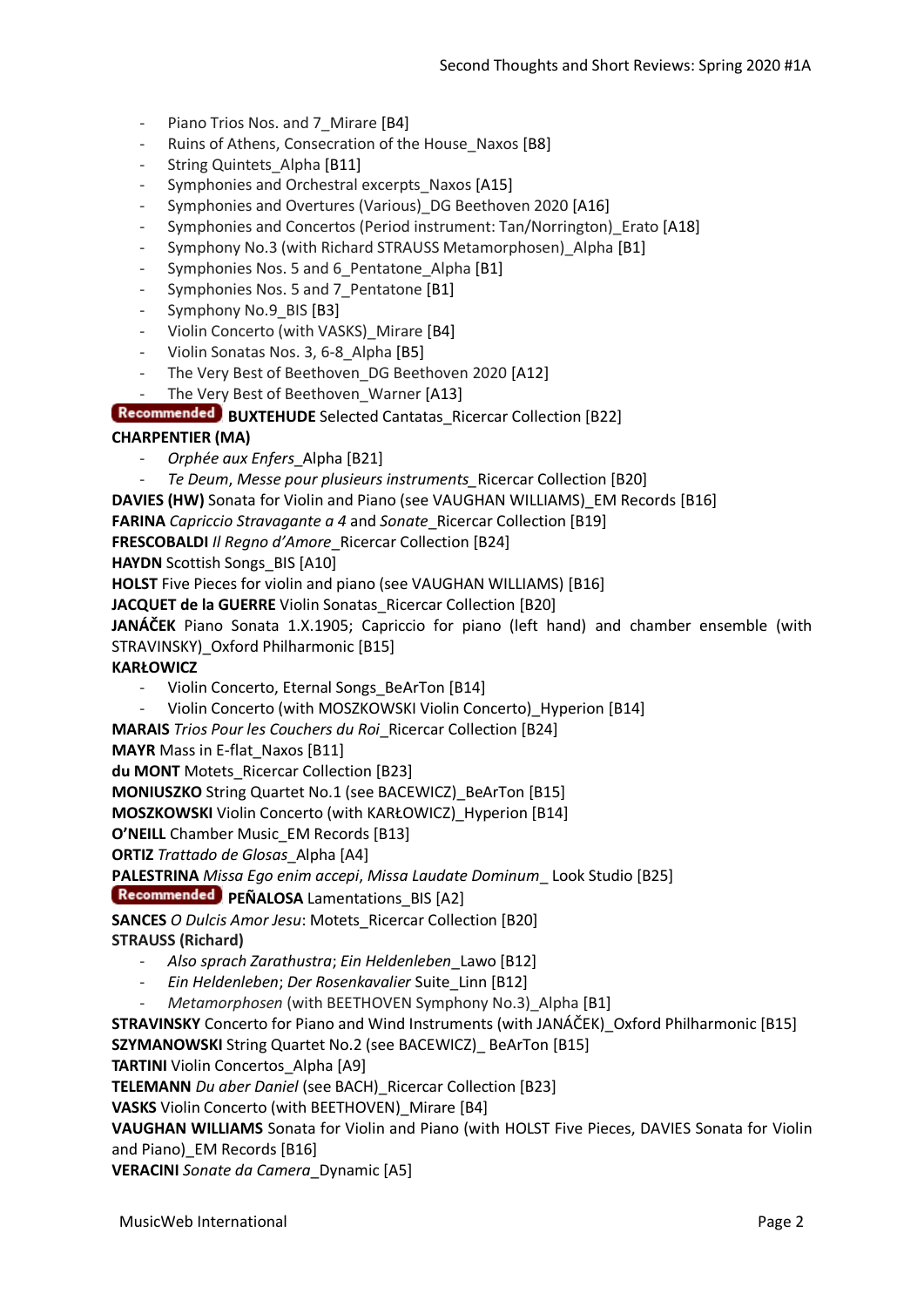**VIVALDI** *Concerti per La Pietà*\_Glossa [A6]

*Continental Britons* **- The Émigré Composers**\_Nimbus [B16] *English Piano Trios*\_Divine Art [B17] *The Godfather – Masters of the German & Italian Baroque* Signum [A7] *Krummhorn, Cromorne, Storto, Tournebout?* Dances, Lieder, chansons and madrigali\_Ricercar Collection [B22] *Nuits Occitanes* Troubadour Songs\_Ricercar Collection [B21] *A Renaissance Collection*\_Ricercar Collection [B24] *Salve Antverpia*\_Ricercar Collection [B18]

\*\*\*

Those who have followed the long saga of my appraisal of **emusic.com** will know that I have been on the verge of advising against joining for some time. At £0.42 per track or less, depending on monthly subscription, it used to be quite attractive, especially as all downloads come at 320 kb/s, better than some that I could name. Some time ago, however, they lost almost all of the most important labels – only Gimell now remains of what was once an impressive roster, and anyone would have to be mad to pay the per-track price for those recordings, which usually contain many tracks and thus cost more than buying a 16- or 24-bit lossless download of this label, with booklet, from Hyperion. Emusic.com provide no booklets or notes and often don't even specify the performers, or they mis-spell them.

I'm still (just) hanging on, paying monthly for music that I could get elsewhere, for the sake of informing readers of the few worthwhile classical and jazz recordings that are left. Recently, and in this edition, that mainly means Polish music from BeArTon and British music from EM Records, the latter especially valuable.

\*\*\*

# **RECOMMENDED**

**Francisco DE PEÑALOSA (1470-1528)** *Lamentationes* Lamentationes Jeremiae Feria V [11:34] **Pedro DE ESCOBAR (1465-after 1535)** Stabat mater dolorosa [03:58] **Francisco DE PEÑALOSA** Lamentationes Jeremiae Feria VI [11:21] Missa L'homme armé (Gloria) [04:39] Sancta Maria, succurre miseris [02:18] Unica est columba mea [02:25] Missa L'homme armé (Credo) [07:20] **Francisco GUERRERO (1528-1599)** Quae est ista [05:20] Antes que comáis a Dios [02:17] **Francisco DE PEÑALOSA** Missa L'homme armé (Agnus Dei) [03:20] New York Polyphony rec. 2018 Princeton Abbey, Princeton, New Jersey, USA DDD Texts and translations included Reviewed as a stereo 24/96 download with pdf booklet from [eclassical](https://www.eclassical.com/performers/new-york-polyphony/penalosa-lamentationes.html) **BIS-2407 SACD** [56:41] For purchase links see review by BW in [Winter 2019-20/3](http://www.musicweb-international.com/classrev/2020/Feb/Winter_2019_20_3.pdf)



The 16th century was the Golden Age of Spanish polyphony. In our time most attention has been given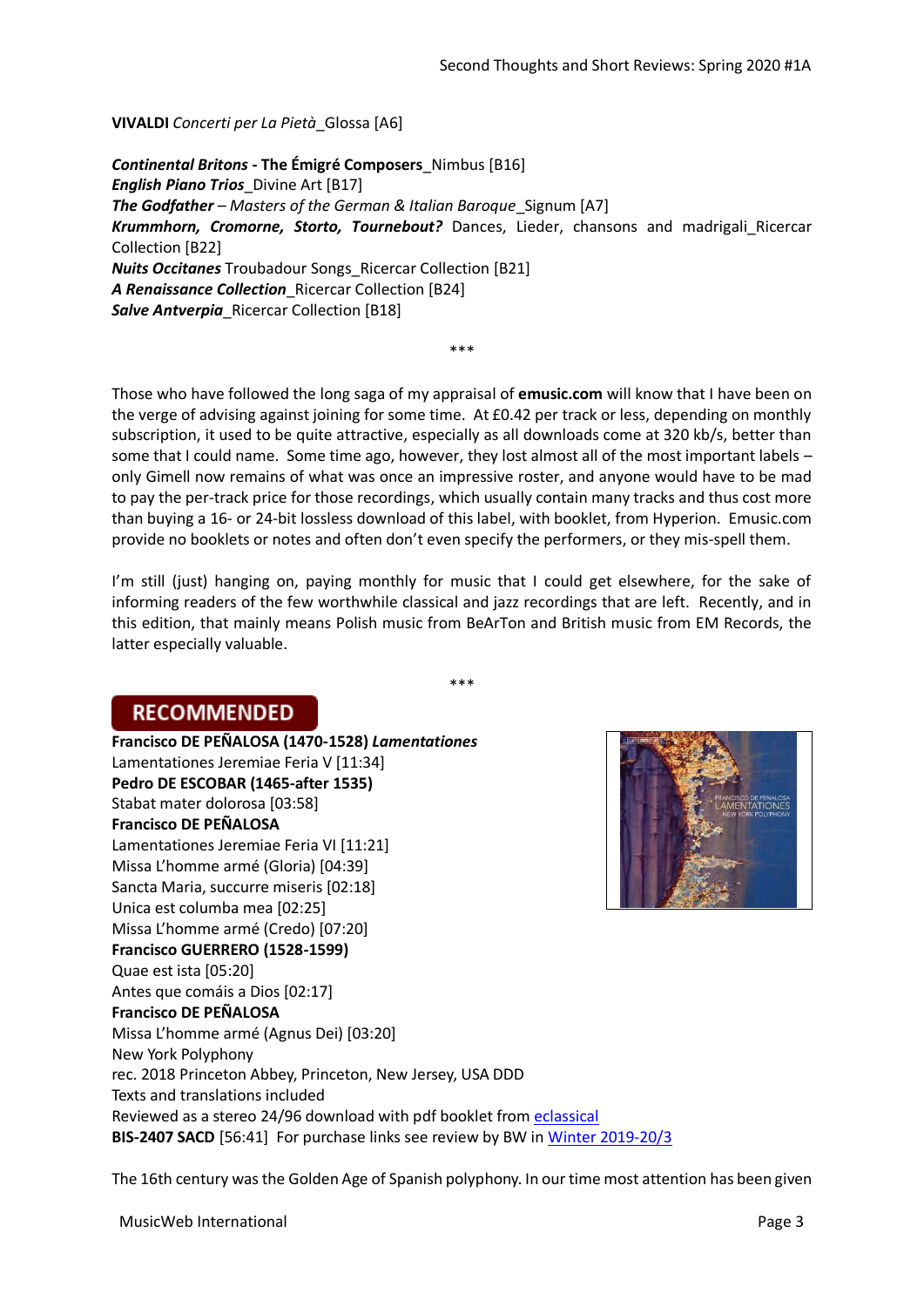to the last representatives of that era, Victoria and Guerrero. In comparison, its earliest composer, Cristóbal de Morales, is much less known. His predecessors fare even worse, and that certainly goes for Francisco de Peñalosa. As far as I know only one mass is available on disc, and Pro Cantione Antiqua recorded his complete motets. From that perspective it is a bit disappointing that this recording by New York Polyphony offers only three sections of the *Missa L'homme armé*. The main items are the two settings of the *Lamentations of Jeremiah*, for Maundy Thursday and Good Friday respectively, which may be new to the catalogue and are substantial additions to the Lamentations repertory. In addition we get two motets by Peñalosa, and a *Stabat mater* by his contemporary Escobar, which is rather short, as it includes only the first two lines of this poem. The end of the Golden Age is represented by Guerrero. Especially interesting is one of his little-known villancicos, *Antes que comáis a Dios*. New York Polyphony treats it in such a way that the difference from the liturgical repertoire comes off clearly. In previous recordings, it has proven to be an excellent ensemble, a worthy successor to the late Hilliard Ensemble, and it shows its qualities here once again. The Lamentations are performed in a contemplative manner, and that works very well. Strongly recommended. [**JV**]

#### **Diego ORTIZ (c1510-1570)**

#### *Trattado de Glosas*

Recercada terçera para violone sola [01:42] Recercada primera sobre el canto llano La Spagna [01:42] Recercada segunda sobre el canto llano La Spagna [01:26] Recercada terçera sobre el canto llano La Spagna [01:31] Recercada quinta sobre el canto llano La Spagna [01:45] Recercada quarta sobre el canto llano La Spagna [01:30] Recercada sesta sobre el canto llano La Spagna [02:16]

#### **Luis MILAN (1500-1561)**

Fantasia XIII por el primer y segundo tono [01:37]

#### **Diego ORTIZ**

Recercada primera sobre el madrigal O felici occhi miei (Jacques Arcadelt) [01:41] Recercada terçera sobre el madrigal O felici occhi miei (Jacques Arcadelt) [01:49] Recercada segunda sobre el madrigal O felici occhi miei (Jacques Arcadelt) [01:52] Recercada quarta sobre el madrigal O felici occhi miei (Jacques Arcadelt) [02:02]

# **Antonio DE CABEZÓN (1510-1566)**

Diferencias sobre la gallarda milanesa [01:40]

**Tomás Luis DE VICTORIA (1548-1611)**

O magnum mysterium [02:48]

#### **Diego ORTIZ**

Recercada quarta para violone sola [01:12]

Recercada primera sobre el cancion Doulce memoire (Pierre Sandrin) [02:40] Recercada segunda sobre el cancion Doulce memoire (Pierre Sandrin) [02:53]

# **Luis MILÁN**

Fantasia I por el primer tono [01:48]

Recercada terçera sobre el cancion Doulce memoire (Pierre Sandrin) [02:25] Recercada quarta sobre el cancion Doulce memoire (Pierre Sandrin) [02:29]

Recercada primera para violone sola [01:48]

Recercada segunda para violone sola [01:09]

Recercada primera sobre tenore El passamezzo antiguo [02:05]

Recercada segunda sobre tenore El passamezzo moderno [01:13]

Recercada terçera sobre tenore El passamezzo antiguo [01:43]

Recercada quarta sobre tenore La folia [01:21]

Recercada quinta sobre tenore El passamezzo antiguo [02:06]

Recercada sesta sobre tenore La Romanesca [01:15]



[CD avai](http://www.amazon.co.uk/exec/obidos/ASIN/B07YMHB1QF/musicwebuk)lab[le from](https://www.prestomusic.com/aff/1004/classical/products/8736874--ortiz-trattado-de-glosas)

**DIEGO ORTIZ** 

 $\alpha$ 

PRESTO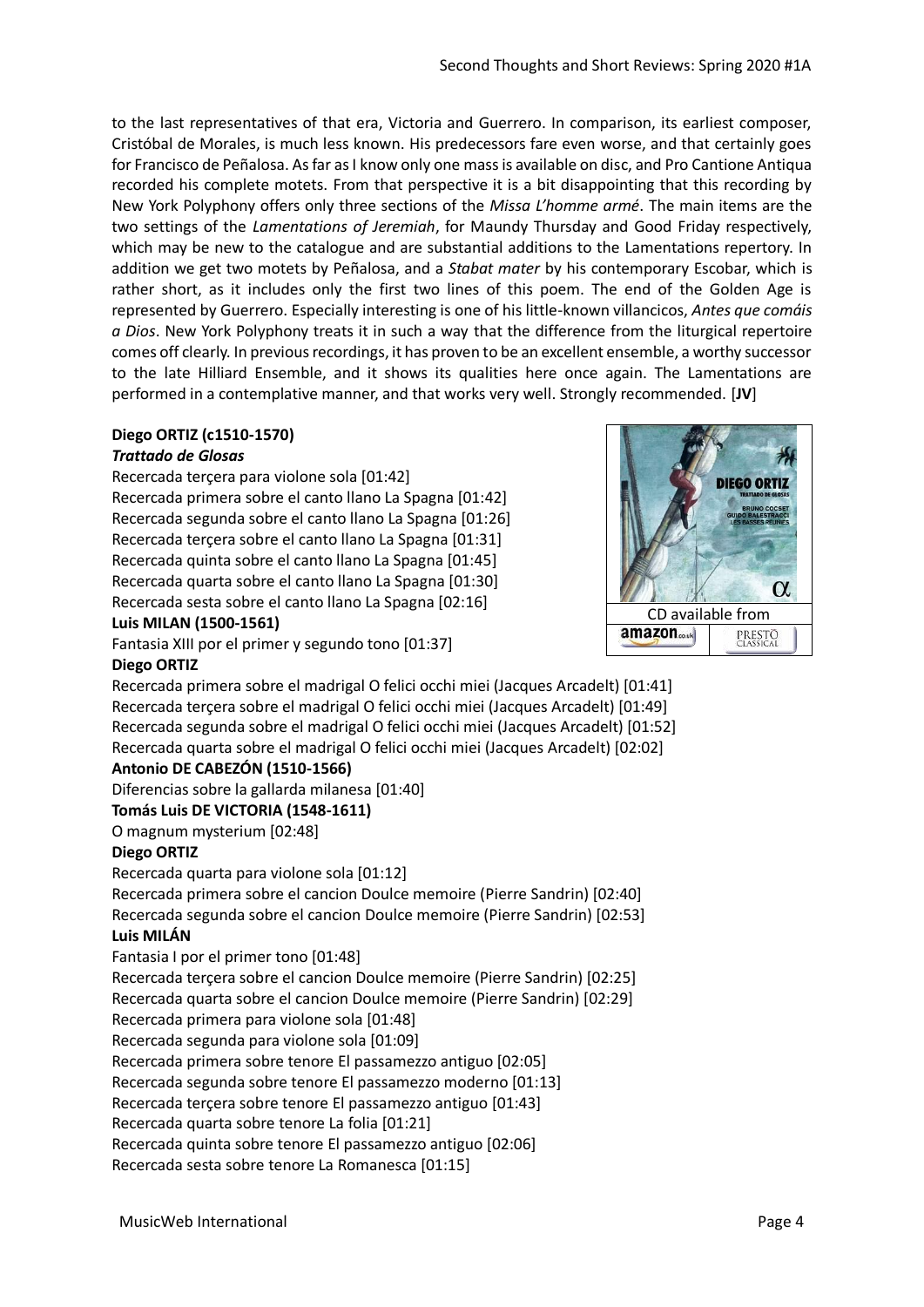Recercada settima sobre tenore La Romanesca [01:09] Recercada ottava sobre tenore La folia [01:38] **Antonio DE CABEZÓN** Diferencias sobre El canto del Caballero [03:09] **Diego ORTIZ** Recercadas sobre tenore Aria di Ruggiero Quinta pars [01:55] Les Basses Réunis/Bruno Cocset rec. 2019, Chapelle des Carmes, Vannes (Morbihan), France DDD Reviewed as a stereo 16/44 download with pdf booklet from Outhere **ALPHA 563** [59:31]

In 1553, Diego Ortiz, born in Toledo, who worked for most of his life in Italy, published his treatise *Trattado de Glosas* in 1553 in Rome, in a Spanish and an Italian edition. It is a "treatise on the ornamentation of cadences and other types of passage in the music of viols". With this work he laid the foundation of the practice of diminution – the subdivision of melodic notes and their ornamentation. This was one of the main genres in instrumental music in the second half of the 16th and the first half of the 17th century. The second book includes a number of *recercadas* on different subjects, which are illustrations of the instructions given in the first book. Bruno Cocset and Guido Balestracci have recorded the entire second book.

This disc is interesting not only because of the music and the excellent way it is performed here, but also for the instruments that are used. These are reconstructions of instruments from the 16th century, of which no copies in their original state have been preserved. They are based on iconographical evidence as well as some instruments which in the course of time have been changed. In addition, we hear some pieces by contemporaries from Spain, among them Antonio de Cabezón, who also wrote *diferencias* on popular tunes. Obviously, this is not so much a disc for average music lovers, but rather for those who have a special interest in the viola da gamba and the practice of diminution. They should not miss this fine disc with some of the best instrumental music written in the late Renaissance. [**JV**]

#### **Antonio VERACINI (1659-1733)**

*Sonate da Camera*, Op.2 (Modena, 1694) Sonata No.1 [7:44] Sonata No.2 [7:35] Sonata No.3 [8:24] Sonata No.4 [4:03] Sonata No.5 [6:41] Sonata No.6 [6:43] Sonata No.7 [5:19] Sonata No.8 [7:49] Sonata No.9 [8:21] Sonata No.10 [5:59] First complete recording Fabrizio Longo (violin), Marc Vanscheeuwijck (violone), Domenico Cerasani (theorbo / Spanish guitar), Anna Clemente (harpsichord) rec? DDD. Reviewed as lossless (wav) press preview. **DYNAMIC CDS7860** [69:03]



Recordings of the music of Antonio Veracini – not to be confused with the better-known Francesco Maria – are few and far between. So far as I am aware, Dynamic's claim to be first in the field for the complete Op.2 is correct, though Brilliant Classics have a selection of his sonatas, Op.1 to Op.3, on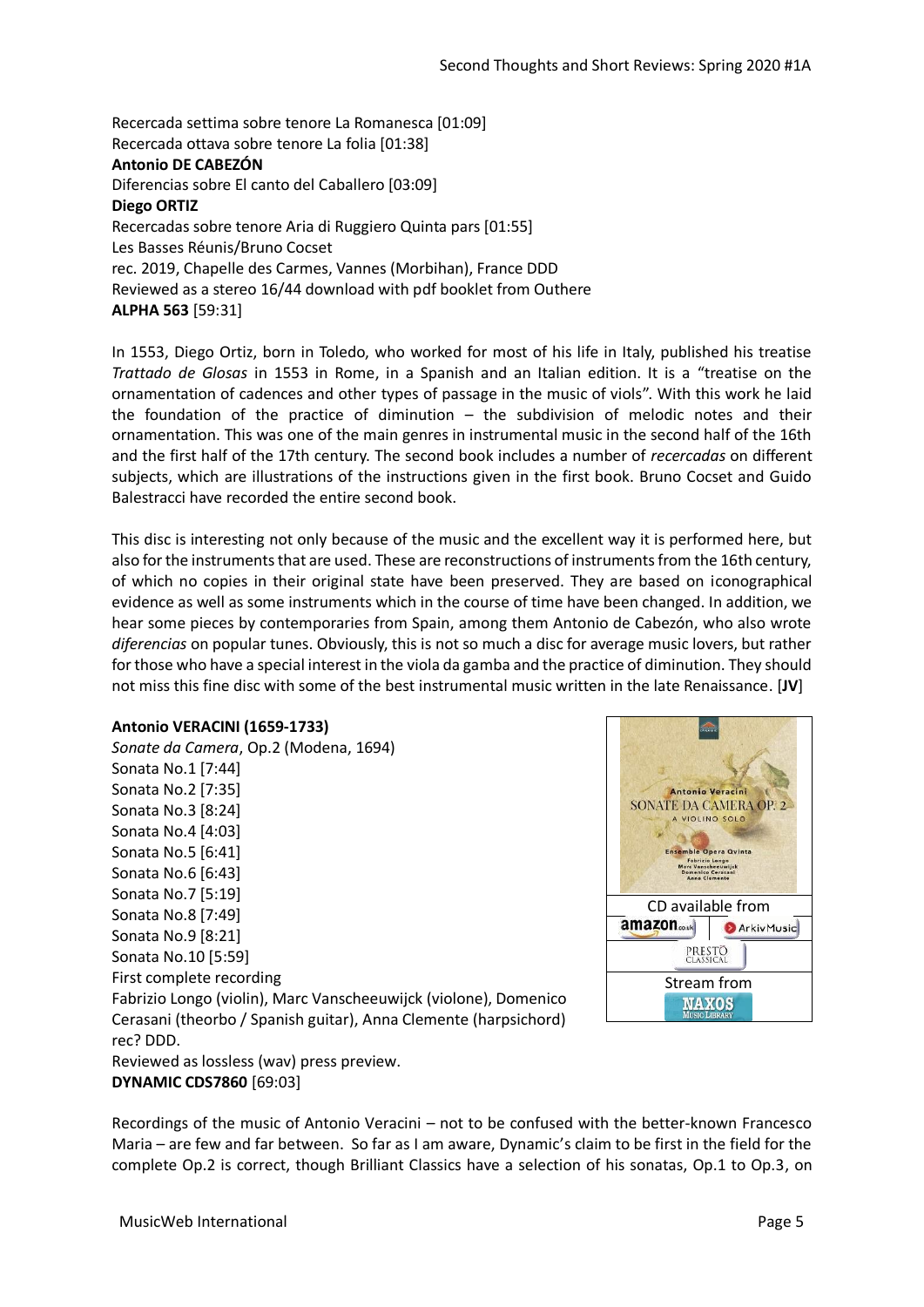which members of El Arte Mvsico perform Op.2/1 and 8 (**95423** – [review\)](http://www.musicweb-international.com/classrev/2017/Mar/Veracini_sonatas_95423.htm). Stuart Sillitoe wished that they would have performed one whole book of the sonatas – here it is.

The title page describes these sonatas as *per violino solo* – there's an alternative for harpsichord or violone – but both recordings add continuo, in defence of which the Dynamic booklet mentions nephew and pupil Francesco Maria recommending the use of a firm bass. Both offer bright and lively accounts of music which, while attractive, hardly matches the achievement of Corelli. I found the Brilliant recording more enjoyable; on both the violin tone is bright, but I didn't find the sound of the restored 1792 instrument on Dynamic as amenable as those of the two (different) violinists, playing unspecified instruments, on Brilliant, and I preferred the slightly less elaborate continuo there. Both recordings are a trifle close. The Dynamic booklet is detailed and scholarly, with a bibliography, but the shorter notes on Brilliant are all that most will need. I add my plea to Stuart Sillitoe's – more from the Brilliant Classics team, please. There's nothing wrong with the Dynamic, but the Brilliant has the edge as well as the price advantage.

# **Tomaso ALBINONI (1671-1750)**

Oboe Concerto in d minor, Op.9/2 [7:03] Sonata in b minor for oboe and harpsichord [6:27] Oboe Concerto in D, Op/7/6 [10:52] Violin Concerto in a minor, Op.5/5 [5:46] Telemann Society Orchestra/Richard Schulze **B-SIDE MUSIC** [30:10]



This recording is presumably from a Vox original – The Telemann Society

Orchestra and Richard Schulze recorded for that label and the sleeve even looks like a Vox Turnabout release, though I can't trace it. It's cheap - £1.26 or less from [emusic.com](https://www.emusic.com/album/153270506/The-Telemann-Society-Orchestra/Albinoni-Instrumental-Music) - and cheerful, and it's bright and breezy, but not very subtle, partly owing to the over-lit and over-close recording. There's much better to be had out there, but this is just about worth its price, especially if it encourages listeners to investigate these wonderful Albinoni works in more detail in superior recordings, such as those on Chandos.

These performers recorded Arbeau's French Court Dances *Orchésographie* in rather rough and ready but generally enjoyable performances on a Vox Turnabout LP which must have sounded better than the Albinoni because I recall playing it frequently. There's a more recommendable Alto CD which contains the 'Thoinot Arbeau' (anagram of real name Jehan Tabourot) dances, with music from Prætorius (*Terpsichore*) and others (**ALC1076**, budget price – [June 2011/1\)](http://www.musicweb-international.com/classrev/2011/June11/June11_1_DL_Roundup.htm).

#### **Antonio VIVALDI (1678-1741)**  *Concerti per La Pietà*

Concerto per due violini in D, RV513 [15:03] Concerto per violino 'per la Signora Chiara' in D, RV 222 (world premiere recording of Edition of the Conservatorio di Venezia) [11:39] Concerto per violino, organo e violoncello in C, RV554a [12:22] Concerto per viola d'amore, liuto ed archi in d minor, RV540 [12:37] Concerto per archi ripieno in g minor, RV152 [6:07] Concerto per violino 'per Anna Maria' in E flat, RV349 (world premiere recording of Edition of the Conservatorio di Venezia) [13:25] Europa Galante/Fabio Biondi (violin, viola d'amore) (30th Anniversary recording)

rec. Villa San Fermo, Lonigo (Italy), 20-22 May 2019. DDD **GLOSSA GCD923414** [70:55]

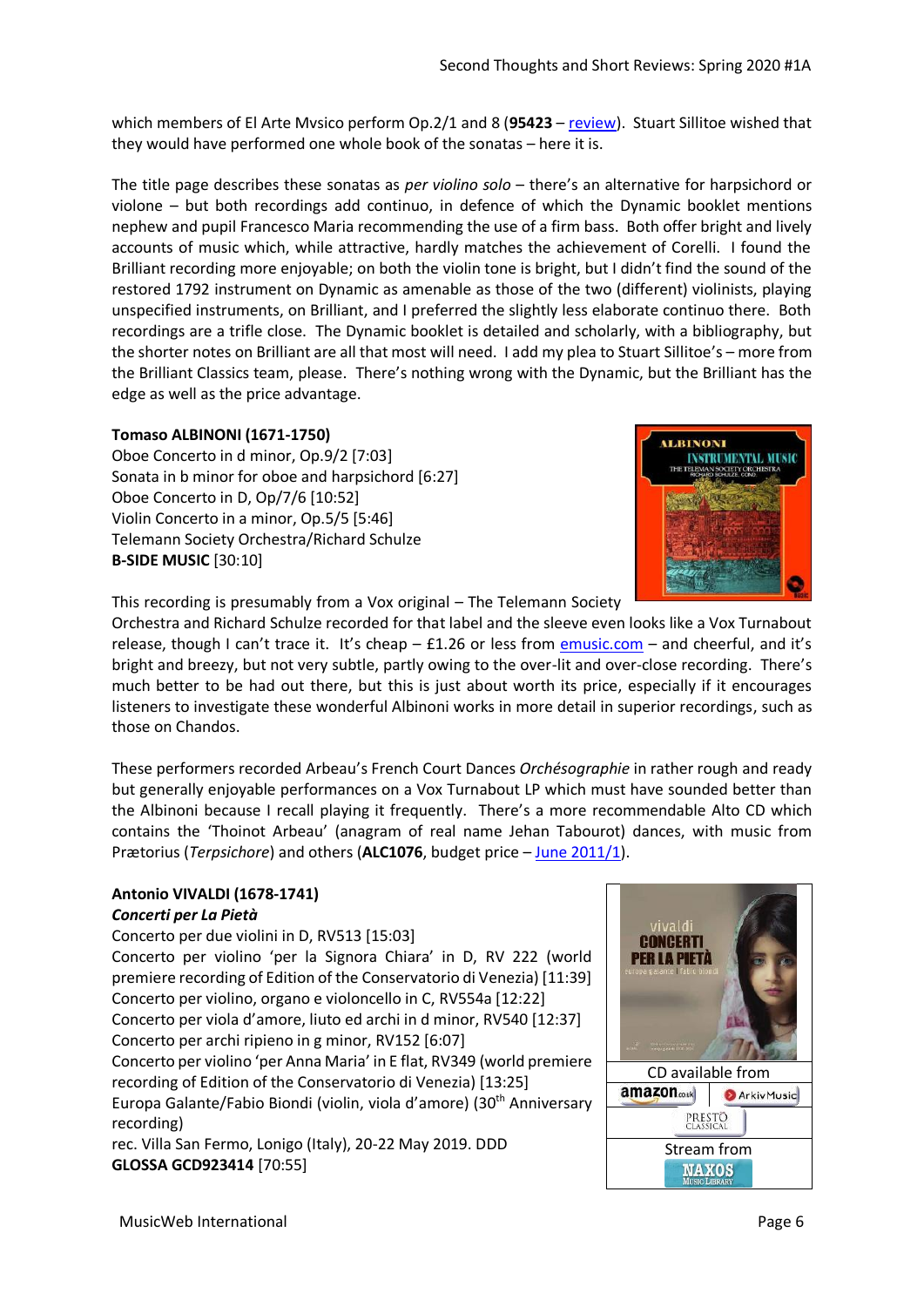I can think of no better way for Europa Galante and Fabio Biondi to celebrate their thirtieth birthday than with this new recording of Vivaldi, containing two first recordings of works in this edition. Having already recorded much of the Red Priest's music for Virgin (now Erato) and Naïve, they transferred to Glossa some time ago and have produced equally first-rate recordings there. I was not alone recently in praising their recording *The 1690 Tuscan Stradivari* (**GCD923412**), and this is a worthy successor, initially available as a download only.

# *The Godfather - Masters of the German & Italian Baroque* **Georg Philipp TELEMANN (1681-1767)**

Concerto for 3 trumpets, timpani and orchestra in D (TWV 54, D3) [11:15] **Johann Georg PISENDEL (1687-1755)**

Concerto movement for violin, strings and basso continuo in a minor (Jung deest) [04:18]

Concerto movement for 2 oboes, bassoon, strings and basso continuo in E flat (Jung II,1) [06:13]

**Johann Sebastian BACH (1685-1750)**

Concerto movement for violin and orchestra in D (BWV 1045) [06:31]

# **Giuseppe Antonio BRESCIANELLO (c1690-1758)**

Concerto for violin, bassoon, strings and basso continuo in B flat [12:07]

# **Antonio VIVALDI (1678-1741)**

Concerto movement for violin, strings and bass continuo in B flat (RV 745) [03:52] Concerto for strings and basso continuo in A (RV 158) [08:30]

# **Johann Friedrich FASCH (1688-1758)**

Concerto for violin and orchestra in D (FWV L, D3) [11:21]

La Serenissima/Adrian Chandler (violin); Peter Whelan (bassoon)

Recorded 2019 in Cedars Hall, Wells Cathedral School, Wells, UK DDD

Reviewed as a stereo 24/96 download with pdf booklet from Hyperion

**SIGNUM CLASSICS SIGCD602** [66:09] For purchase details see Recommended [review by Chris](http://www.musicweb-international.com/classrev/2020/Jan/Godfather_SIGCD602.htm)  [Ramsden](http://www.musicweb-international.com/classrev/2020/Jan/Godfather_SIGCD602.htm) and [review by BW.](http://www.musicweb-international.com/classrev/2019/Nov/Telemann_SIGCD602_5552392.htm)

Networking is not a modern phenomenon. Composers and performers of the baroque period were quite busy establishing and keeping alive contacts with colleagues at home and abroad. This disc from La Serenissima is a good example of such a network. Johann Georg Pisendel, the leader of the famous Dresden court chapel, was the spider in a web of composers and performers. He knew all the composers included in the programme, probably with the exception of Brescianello. The godfather was Antonio Vivaldi: his concertos became the model of many composers across Europe, and especially in Germany. His influence is noticeable in every piece performed here. One of the nice things about this disc is that nearly all the concertos and concerto movements are little known. Even Bach's *Allegro BWV 1045* is not that often performed. Fasch is one of his contemporaries who has yet to be rediscovered, and Pisendel's small oeuvre is also anything but familiar stuff. The combination of violin and bassoon in Brescianello's concerto is particularly nice. This is a most interesting programme, which is given pretty good performances by La Serenissima. However, these are also very British performances. I am sure that top-class German ensembles, such as the Freiburger Barockorchester, would play this music differently. And Italians would play Vivaldi with more passion than is the case here. Even so, I urge anyone to investigate this disc which will give you as much pleasure as it gave me. [**JV**]

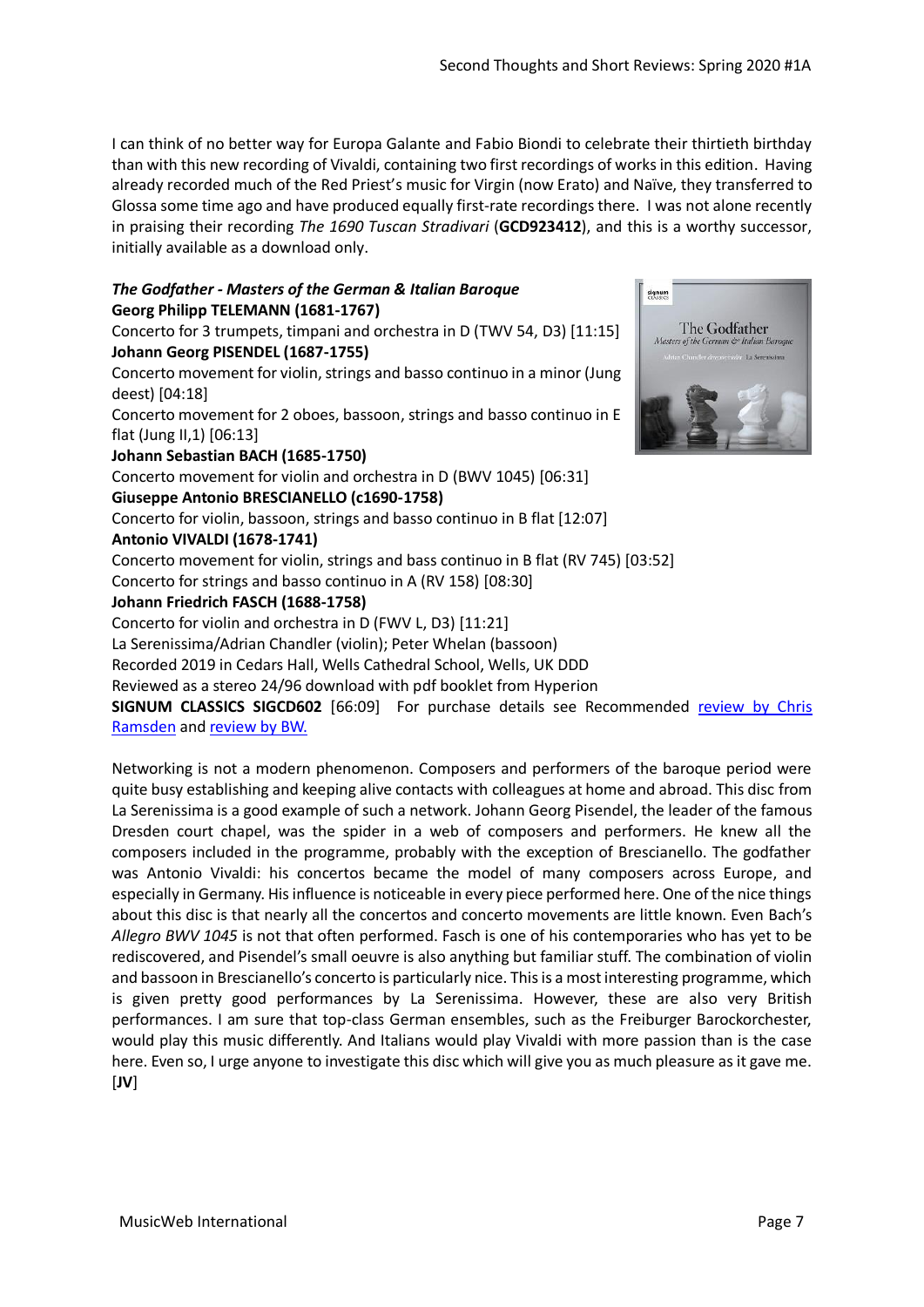#### **Johann Sebastian BACH (1685-1750)**

[Concerto for Two Harpsichords](http://www.musicweb-international.com/mwork_index/jsb_kybd.htm) in c minor, BWV1060 [13:22] Concerto for Two Harpsichords in C, BWV1061 [17:43] Concerto for Two Harpsichords in c minor, BWV1062 [14:27] Prelude and Fugue in E-flat, BWV552 [14:12] Olivier Fortin and Emmanuel Frankenberg (harpsichords), Ensemble Masques [Sophie Gent, Tuomo Suni (violin), Kathleen Kajioka (viola), Mélisande Corriveau (cello), Benoît Vanden Bemden (double bass)]/Olivier Fortin rec. 2018, Temple Notre Dame de Bon Secours, Paris **ALPHA CLASSICS 572** [59:46] See [review](http://www.musicweb-international.com/classrev/2020/Feb/Bach_concertos_572.htm) by Dominy Clements.

Apart from wondering what the lobster on the cover has to do with the music – did they serve it at Zimmermann's coffee house where we

believe these concertos to have been first performed? – this is one of the finest recordings of these concertos in their published format for two harpsichords. Alpha are here competing with another set of recordings from their own stable: on a series of six single releases, now download only, Café Zimmermann offered the Brandenburg Concertos with the multi-instrument concertos. Those recordings are now part of a 16-CD collection of the group's recordings of Bach, CPE Bach, Vivaldi, Avison, etc., at an attractive price (Alpha 434, around £43). The Brandenburgs have been reissued on a budget-price twofer (Alpha 300, around £8.50 – [DL News 2015/9\)](http://www.musicweb-international.com/classrev/2015/Oct/DL_News_2015_9.htm).

# **RECOMMENDED**



This is third time lucky for Philippe Herreweghe with the St John Passion, not that there was much wrong with his two earlier recordings for Harmonia Mundi (1987 and 2001). As before, he gives us the original 1724 version – Bach never seems to have settled on a 'final' edition, though he started to do so in 1739: the notes in the booklet, aptly entitled 'Incomplete Complete', explain the details.

It's rare to listen to a new recording of such a well-known and well-loved work as the St John Passion without feeling annoyed or exasperated at some point – why did they do that? This is one of those rare examples: everything here sounds just right, without any dazzling new insights. This will be part of my Holy Week listening this year, but in the future I shall also continue to listen to Sir John Eliot Gardiner (DG **4193242** or 9-CD budget set of Bach choral music, **4697692**, and **SDG712: Recording of the Month** – [review\)](http://www.musicweb-international.com/classrev/2011/May11/Bach_stjohn_SDG712.htm) and John Butt (Linn). Butt is special in placing the Passion within a liturgical

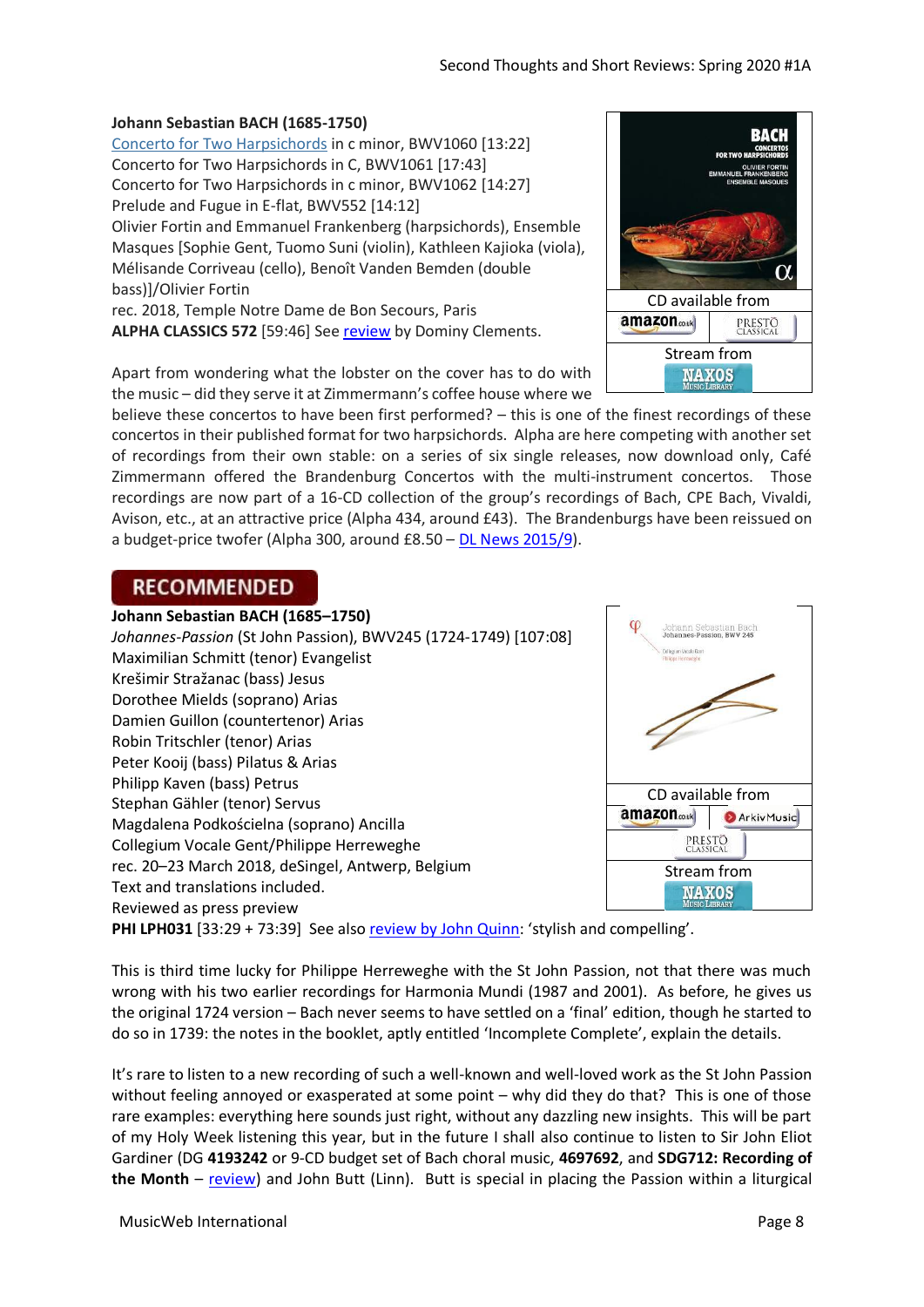context (**CKR419: Recording of the Month** – [review](http://www.musicweb-international.com/classrev/2013/Apr13/Bach_Stjohn_CKD419.htm) – [DL News 2013/4.](http://www.musicweb-international.com/classrev/2013/Mar13/DL_News_2013_4.htm) Please note new catalogue number.)

# **Giuseppe TARTINI (1692-1770)** *Violin Concertos*

Concerto in e minor (D 56) [16:29] Concerto in A (D 96) [15:10] Concerto in d minor (D 45) [17:34] Concerto in G (D deest) [15:16] Concerto in d minor (D 44) [14:51] Chouchane Siranossian (violin) Venice Baroque Orchestra/Andrea Marcon rec. 2019, Teatro Eden, Treviso, Italy DDD Reviewed as a stereo 16/44 download with pdf booklet from Outhere **ALPHA 596** [79:20]

One could consider Tartini the instrumental counterpart of Christoph Willibald Gluck, who aimed at a greater naturalness in opera. Tartini,

whose ideal was the same in instrumental music, criticised virtuosity as a quality in itself and was strongly influenced by literature, in particular poetry. He usually read from the writings of Metastasio, Petrarch or Tasso before starting to compose and quotations from these writings are often included in his manuscripts. That is also the case with the violin concertos recorded by Chouchane Siranossian. This is an important release, especially because Tartini's violin concertos are not that often performed and recorded. This disc even includes a concerto that was only recently identified as a work by Tartini. The performers have been guided in their interpretation by two treatises from his pen and in ornamentation and cadenzas they have tried to come as close to Tartini's style as possible. His ideal of naturalness did not prevent Tartini from writing virtuosic solo parts, which don't give Chouchane Siranossian any problems, as she is a brilliant performer. However, she never puts herself in the centre: there is some wonderful and subtle playing here, for instance in the cadenzas and in the slow movements; there is certainly no lack of poetry in these performances. Add to that the perfect partnership of Andrea Marcon's Venice Baroque Orchestra, and we have here an exciting disc, and pretty much ideal interpretations of Tartini's violin concertos. [**JV**]

# **Carl Philipp Emanuel BACH (1714-1788)** *Oboe Concertos*

Concerto for oboe, strings and bc in E flat (Wq 165 / H 468) [19:38] Symphony in F (Wq 181 / H 656) [11:37] Concerto for oboe, strings and bc in B flat (Wq 164 / H 466) [19:51] Symphony in G (Wq 180 / H 655) [12:07] Xenia Löffler (oboe) Akademie für Alte Musik Berlin rec. 2018, Teldex Studio, Berlin, Germany DDD Reviewed as a stereo 24/96 download with pdf booklet from [eclassical](https://www.eclassical.com/harmonia-mundi/cpe-bach-oboe-concertos.html) **HARMONIA MUNDI HMM 902601** [63:11]

The solo concertos are probably not the best-known part of CPE Bach's oeuvre, except the cello concertos and a few for keyboard. The oboe

concertos, which are not often performed and recorded date from 1765; it seems that it is not known for sure for whom Bach has written them. It could be Johann Christian Fischer, the star oboist, who was in the service of Frederick the Great at the time. CPE Bach focuses on elegant melodies, and avoids counterpoint. According to Peter Wollny, in his liner-notes, it is a challenge to the soloist to provide a



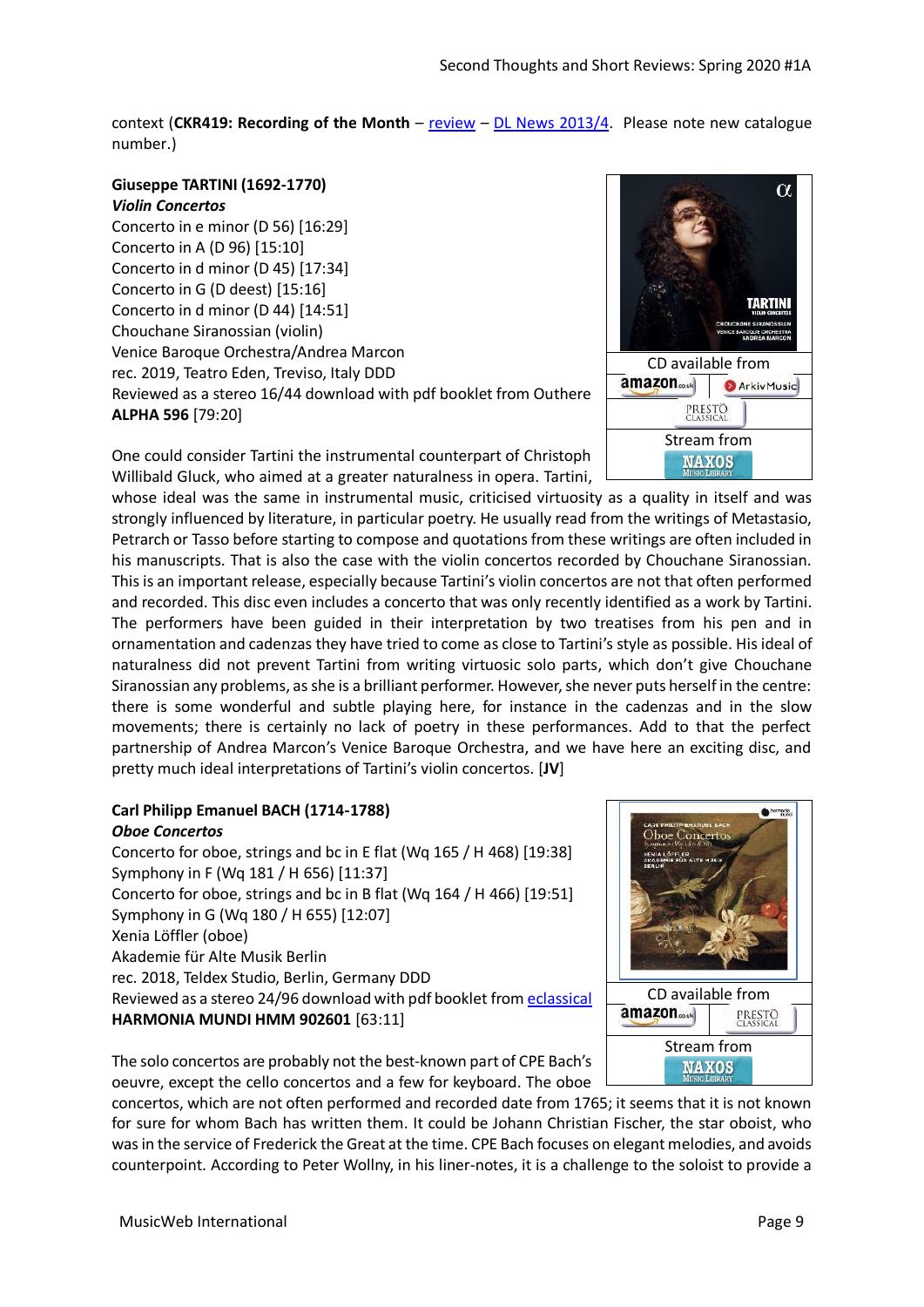"richly nuanced performance". Xenia Löffler, one of the most brilliant players of the 18th-century oboe of our time, succeeds with flying colours. She produces a lovely tone, and her playing is very differentiated, dynamically and in articulation. Her cadenzas are substantial, but never exaggerated. These performances are the best of those that I have heard over the years. CPE Bach's experimental side is represented by the two symphonies, which are full of melodic and harmonic surprises and include strong dynamic contrasts. One can leave it to the Akademie für Alte Musik Berlin to explore these features to the full. A superb disc. [**JV**]

#### **Carl Philipp Emanuel BACH (1714-1788)** *The Solo Keyboard Music - 39*

[*Clavierstücke verschiedener Art, 1765 (Wq 112)*] Concerto in C (Wq 112,1/H 190) [23:13] Fantasia in D (Wq 112,2/H 144) [00:39] Minuetto 1 & 2 in D (Wq 112,3/H 165) [02:37] Solfeggio in G (Wq 112,4/H 145) [00:47] Alla polacca in a minor (Wq 112,5/H 166) [01:35] Sonata in d minor (Wq 112,7/H 179) [14:18] Fantasia in B flat (Wq 112,8/H 146) [01:03] Minuetto 1 & 2 in D (Wq 112,9/H 167) [02:47] Solfeggio in C (Wq 112,10/H 147) [01:04] Alla polacca in g minor (Wq 112,11/H 168) [01:46] Sinfonia in G (Wq 112,13/H 191) [14:22] Fantasia in F (Wq 112,15/H 148) [03:02] Minuetto 1 & 2 in A (Wq 112,16/H 169) [02:49] Alla polacca in D (Wq 112,17/H 170) [01:37] Solfeggio in G (WQ 112,18/H 149) [02:16] Fugue in g minor (Wq q112,19/H 101,5) [04:52] Miklós Spányi (harpsichord) rec. 2018, Christ the King Church, Rószadomb, Budapest, Hungary DDD Reviewed as a stereo 24/96 download with pdf booklet from [eclassical](https://www.eclassical.com/performers/spanyi-miklos/bis2370.html) **BIS-2370 SACD** [80:21]

**BACH**  $60$ CD available from amazon.... **ArkivMusic** PRESTO<br>CLASSICAL [Stream from](https://www.nml3.naxosmusiclibrary.com/catalogue/BIS-2370)**NAXOS** 

Carl Philipp Emanuel Bach, the main German composer of the second half of the 18th century, was particularly famous for his keyboard music. Some of it has become well-known in our time, such as the pieces he wrote for *Kenner und Liebhaber*. The recording of his complete output for solo keyboard by Miklós Spányi is an excellent case for such 'complete recordings', as they include so many pieces that are mostly overlooked in recital recordings. The present disc, devoted to a collection of pieces published in 1765, shows the versatility of the composer. On the one hand we have small pieces, including educational material like *Solfeggi*, but also such substantial works as a concerto and a sinfonia, both reductions of orchestral works.

Spányi has used different instruments in this series: harpsichord, clavichord, fortepiano and tangent piano. Here he turns to the harpsichord. One may have different opinions with regard to the practical solution he has chosen to do justice to the dynamic contrasts these pieces include. There can be no doubt, though, about the artistic standard of this recording. The project is nearing its completion, and when it is finished, Spányi and BIS have erected a major monument for one of the great composers of the 18th century. [**JV**]

*Tullochgorum: Haydn - Scottish Songs* **Franz Joseph HAYDN (1732-1809)** O Poortith Cauld (H XXXIa,17bis) [03:14]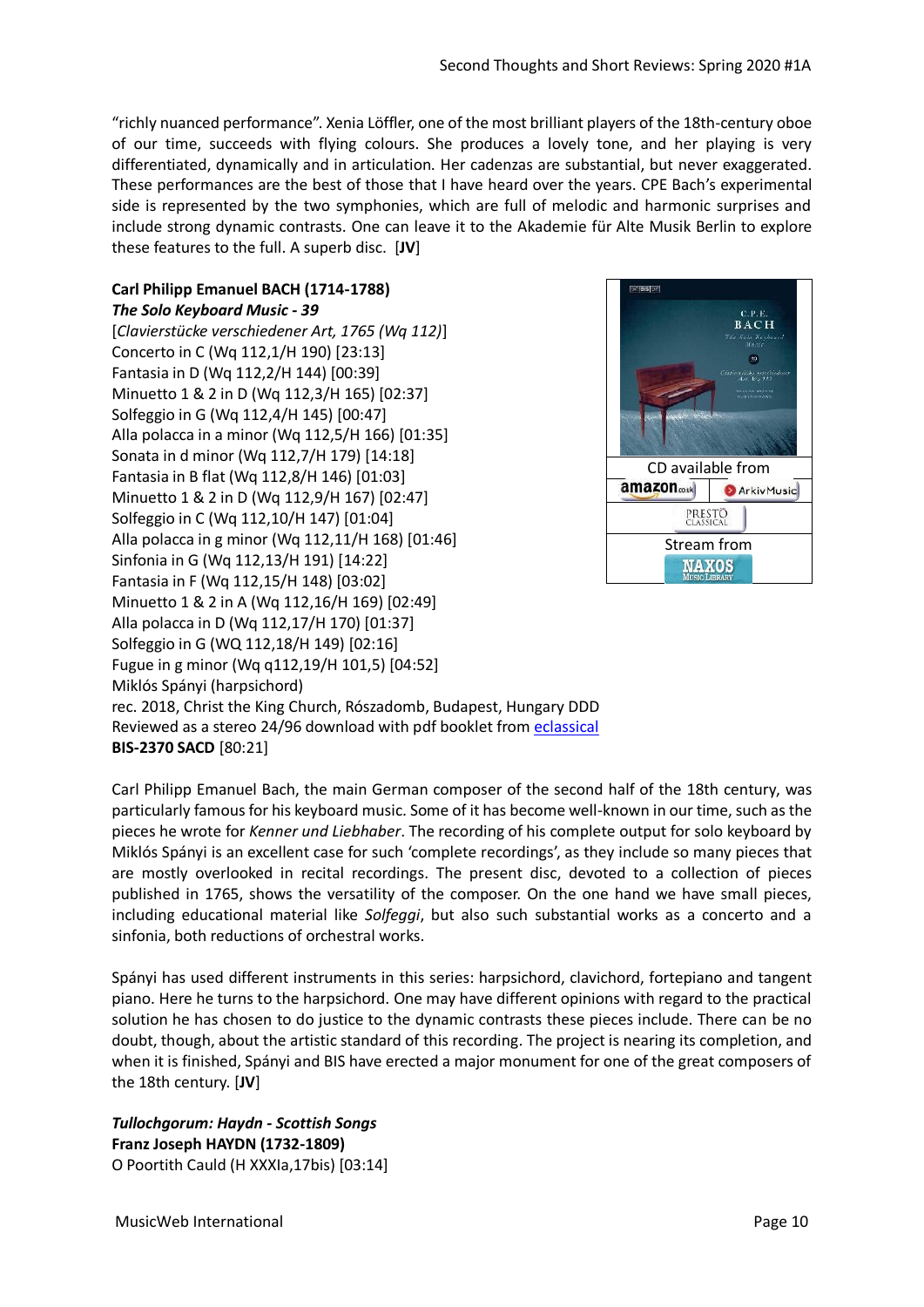Auld Rob Morris (H XXXIa,192) [03:26] **John ELOUIS (1758-1833)** Prelude in c minor [00:41] Roxolane d'Haydn [04:00] **Franz Joseph HAYDN** The Mucking of Geordie's Byer (H XXXIa,51) [03:09] The Siller Crown (H XXXIa,260) [02:51] Up in the morning early (H XXXIa,28) [02:34] Deil tak' the Wars (H XXXIa,229) [02:21] **François DE FOSSA (1775-1849)** Grand duo pour deux guitares tiré de l'oeuvre de Haydn [13:31] **Franz Joseph HAYDN** MacGregor of Ruara's Lament (H XXXIa,81bis) [03:13] Morag (H XXXIa,143bis) [03:13] **John ELOUIS** Prelude in Gg [01:25] Romance de Haydn [05:57] **Franz Joseph HAYDN** Lizae Baillie (H XXXIa,83) [02:17] Oran Gaoil (H XXXIa,228) [02:07] Tullochgorum (H XXXIa,270)/ **Trad.** Puirt A Beul/Tullochgorm's Reel [03:08] **Niel GOW (1727-1807)** Niel Gow's Lament for the Death of his 2nd Wife [03:21] The Poker Club Band/Masako Art Recorded 2016 at the St German Church, Seewen, Switzerland DDD Texts and translations included Reviewed as a stereo 24/88 download with pdf booklet from [eclassical](https://www.eclassical.com/tullochgorum-haydn-scottish-songs.html) **BIS-2471 SACD** [61:38]



The 18th century saw the emergence of a lively interest in music that was characteristic of a particular country or region. It was the time of the Enlightenment, and part of its philosophy embraced a wish to increase knowledge and an emphasis on the importance of learning. At the same time, 'naturalness' was greatly appreciated, and this resulted in an idealization of life in the countryside and its music. Some composers showed interest in traditional music, and Joseph Haydn, one of Europe's most famous composers, took up the challenge of writing accompaniments for keyboard, violin and cello to traditional tunes from Scotland. However, some Scottish musicians considered these arrangements too sophisticated and too far away from what Scottish music was about. This inspired the harpist Masako Art to put together a programme of Haydn's arrangement and some original Scottish songs and perform it in the manner of a 'historical crossover'.

The members of the ensemble play period instruments, among them a guitar and a harp, and James Graham, a seasoned singer of traditional music, takes care of the songs. In between we hear some instrumental pieces, all inspired by Haydn. Art's idea has resulted in a most interesting and highly entertaining programme, excellently executed by singer and instrumentalists. It will appeal not only to lovers of traditional music, but also to Haydn fans. [**JV**]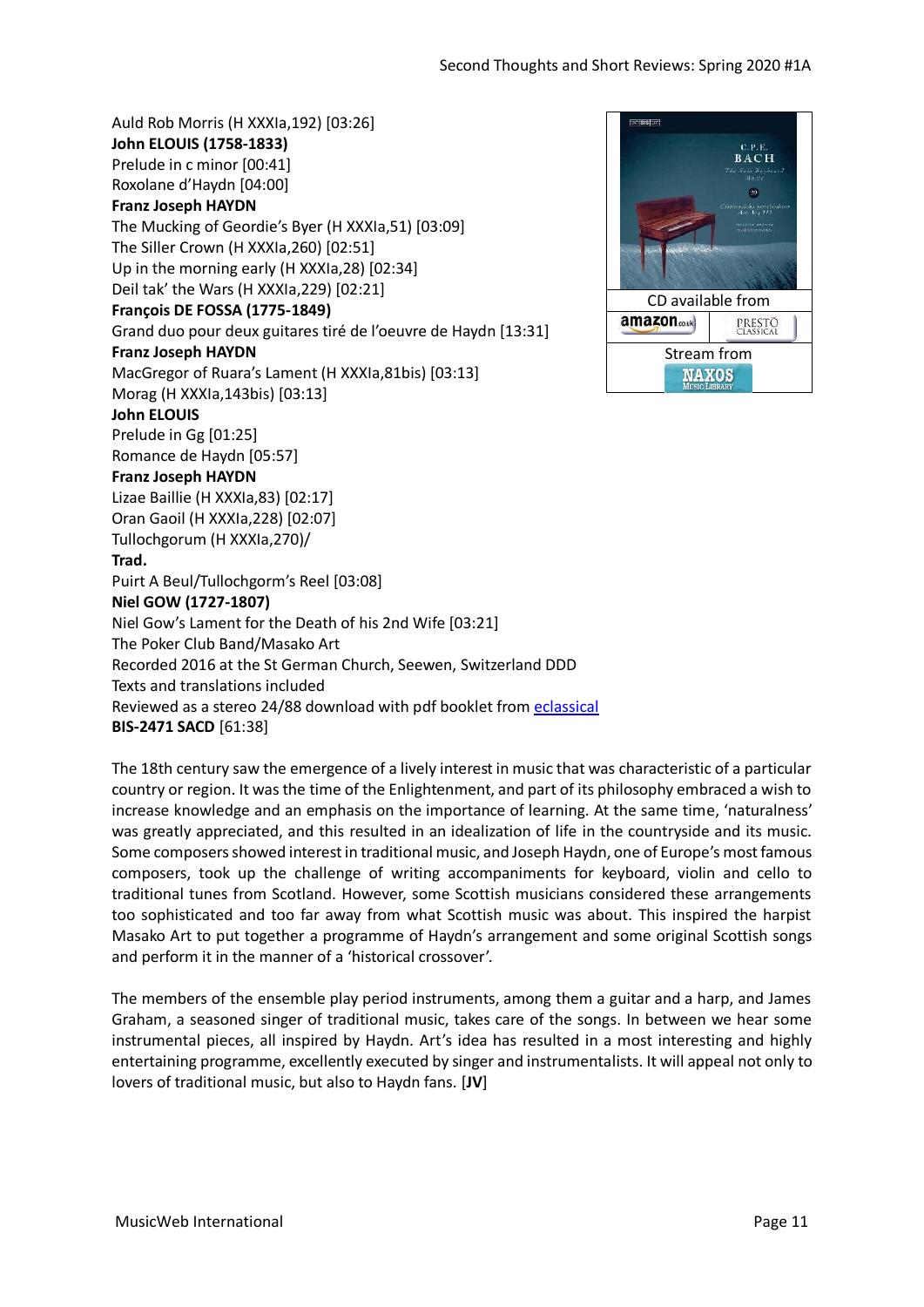#### **Ludwig van BEETHOVEN (1770–1827) Beethoven 2020**

Mark Zimmer has recently undertaken the massive task of itemising everything on the three recent bumper-size Beethoven boxes from DG, Warner and Naxos. His article has been much perused; I'd call it a best-seller, except that we don't charge for it – [How complete was my Beethoven?](http://musicweb-international.com/classrev/2020/Jan/Beethoven250.htm) In this and subsequent editions, I shall be looking at some of the more manageable downloads from the DG box and several other recent recordings. Before you choose one of those huge sets, you may wish to look especially at these smaller – but still substantial – offshoots of the DG: in addition to those listed here, you can find them on th[e Presto website.](https://www.prestomusic.com/classical/search?search_query=Beethoven+2020+DG) They are available there in lossless flac, which is preferable to the mp3 offered by other dealers.

Here's a start. Read it in conjunction with my [recent article](http://musicweb-international.com/classrev/2020/Mar/Beethoven_250_Beulah.pdf) detailing Beulah's celebration of Beethoven 250, Philharmonia 75 and Decca 90. I can't hope to offer a path for all to follow through the maze of recordings on offer, but one thing is sure with all this material: no longer could any music student tell his tutor that Beethoven wrote three symphonies – the Third, Fifth and Ninth, all that he had been able to hear on record.

Some short samplers first.

#### **Beethoven 2020: The Very Best of Beethoven**

*Für Elise* (Lang Lang); excerpts from 'Moonlight' Sonata (Perahia), 'Spring' Sonata (Garrett/Markovich), 'Appassionata' Sonata (Barenboim), 'Tempest' Sonata (Gilels), Violin Concerto (Mutter/Karajan), Piano Concerto No.4 (Kempff/Leitner), 'Eroica' Symphony (Karajan), 'Pastoral' Symphony (Bernstein), Symphony No.7 (Karajan), 'Choral' Symphony (Böhm), Symphony No.5 (complete, Carlos Kleiber), 'Emperor' Concerto (complete, Zimerman/Bernstein)

**DG 4837841** [2 CDs: 150:12]; **4837844** [download, no booklet]



This is a useful 2-CD sampler at super-budget price (around £8) for the

complete Beethoven collection. Whether it's equally valuable as an introduction to the composer is another matter – it's too bitty for my liking, but people hovering on the verge of committing to classical music seem to like bits, such as collections of arias but not single-CD highlights of an opera. As a download, however, for around £16 in lossless format, almost twice the price of the CDs, with no digital booklet, it's over-expensive. The excerpt from Karajan's *Eroica* serves as a reminder why, for all my reservations, his Beethoven is an essential experience. The following excerpt from Bernstein's live VPO *Pastoral* ends abruptly at the point where the third movement should segue seamlessly into the fourth.

Lang Lang's *Für Elise* gets the show off to an encouraging start. For once I can't complain about the bittiness – it's a short piece that's often included in anthologies, as in *Lang Lang's Piano Book* (DG 4797441, CD, or 4797528, 2 CDs). The *adagio sostenuto* which follows, however, surely yearns for reunion with the rest of Murray Perahia's *Moonlight* Sonata, an award-laden recording, with the *Hammerklavier* Sonata (**4798353: Recording of the Month** – [review\)](http://www.musicweb-international.com/classrev/2018/Mar/Beethoven_Perahia_4798353.htm). The same applies to the rest of the programme, with the honourable exception of the two works included complete.

Carlos Kleiber's multi-award-winning recording of **Symphony No.5** is one of the classics of the catalogue. It's available coupled with the equally successful account of No.7 (DG Originals **4474002**, or **4716302**, SACD), but that No.7 is also available in the new *Symphonies and Overtures* collection, so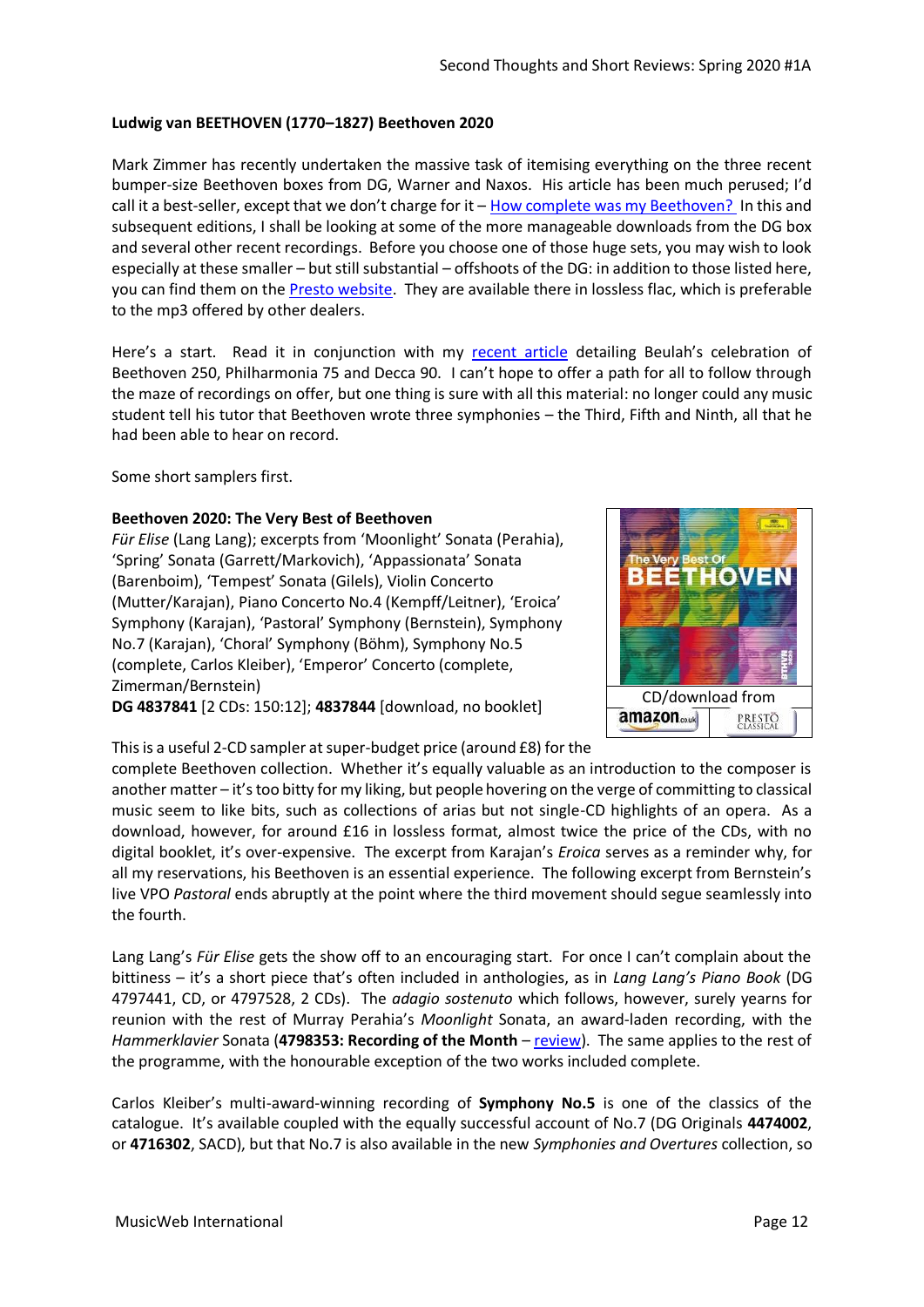this super-budget-price collection could be the best way to obtain the Fifth. It certainly gave me a welcome opportunity to hear it again.

The recording of the **Emperor Concerto** was one of a complete series planned with Krystian Zimerman and Leonard Bernstein. Only three were completed before Bernstein's death, with Zimerman completing the first two sitting in both seats. It's still available, with no coupling, as a poor-value fullprice CD, so this is an inexpensive and preferred alternative, unless you go for the Concerto collection, where it's also included. It's also available as a very inexpensive download (**E4297482**, £4.96 in lossless sound from [Presto,](https://www.prestomusic.com/classical/products/7941371--beethoven-piano-concerto-no-5-in-e-flat-major-op-73-emperor) no booklet).

Better value for downloaders comes from a similarly named **Very Best of Beethoven** from Warner, costing as little as £5.49 in lossless sound from some dealers (no booklet). It's equally bitty but the performances are mostly in the same league as the DG selection, with the likes of Sir Roger Norrington and the London Classical Players (Symphony No.5: *Allegro*; Symphony No.7: *Allegretto* and *Allegro con brio*), Dmitry Sitkovetsky (Violin Concerto: *Rondo*; Romance No.1), Mikhail Pletnev ('Waldstein' Sonata: *Allegro con brio*), The Nash Ensemble (Septet: *Minuet*), Nikolaus Harnoncourt (*Choral Fantasia* excerpt) and Sir Simon Rattle (*Fidelio*:



Prisoners' Chorus). (**9029539512** [147:42]). Once again, this is best regarded as a sampler for the bumper box **Beethoven: The Complete Works** (**9029539882**, 80 CDs, target price £75).

Still consisting of excerpts or short works, a Decca collection, drawn from the catalogues of the Universal stable (including some of the recordings on DG's Beethoven 2020), casts its net wider: **Beethoven 50** contains over seven hours of music (**4807047**). Performances come from the likes of Vladimir Ashkenazy, Herbert von Karajan, the Lindsay Quartet, Radu Lupu, the Amadeus Quartet, Sviatoslav Richter, Claudio Abbado, Fritz Wunderlich, the Takács Quartet, Julius Katchen, Sir Colin Davis, Dame Janet Baker, Sir Georg Solti, Herman Krebbers, Bernard Haitink, Mstislav Rostropovich, Hans Schmidt-Isserstedt and Cecilia Bartoli. It costs around £10 in lossless quality; again, there's no booklet.

An earlier (2015) 3-hour DG selection entitled **Beethoven: The Essentials** (**4796898**, download only, around £10 in lossless sound) also offers more music than many such introductions, but there are no complete longer works – just short pieces and single movements. It may be more appealing to beginners who would like to start collecting Beethoven recordings: with the opening *allegro* of Carlos Kleiber's Fifth, the *Allegretto* of his Seventh, Wilhelm Kempff in the *Adagio sostenuto* from the 'Moonlight' sonata and the *Andante con moto* of Piano Concerto No.4 (with Leitner), the *Allegro molto* of Sir John Eliot Gardiner's period-instrument Second Symphony,



The very worst value must come from a collection **The Very Best of Beethoven** Volume 2 from the YSA Classical Players (who they?) on offer for the 'bargain' price of £94.02. Where do they get these outlandish prices – include the £0.02 – and is anyone foolish enough to pay them?



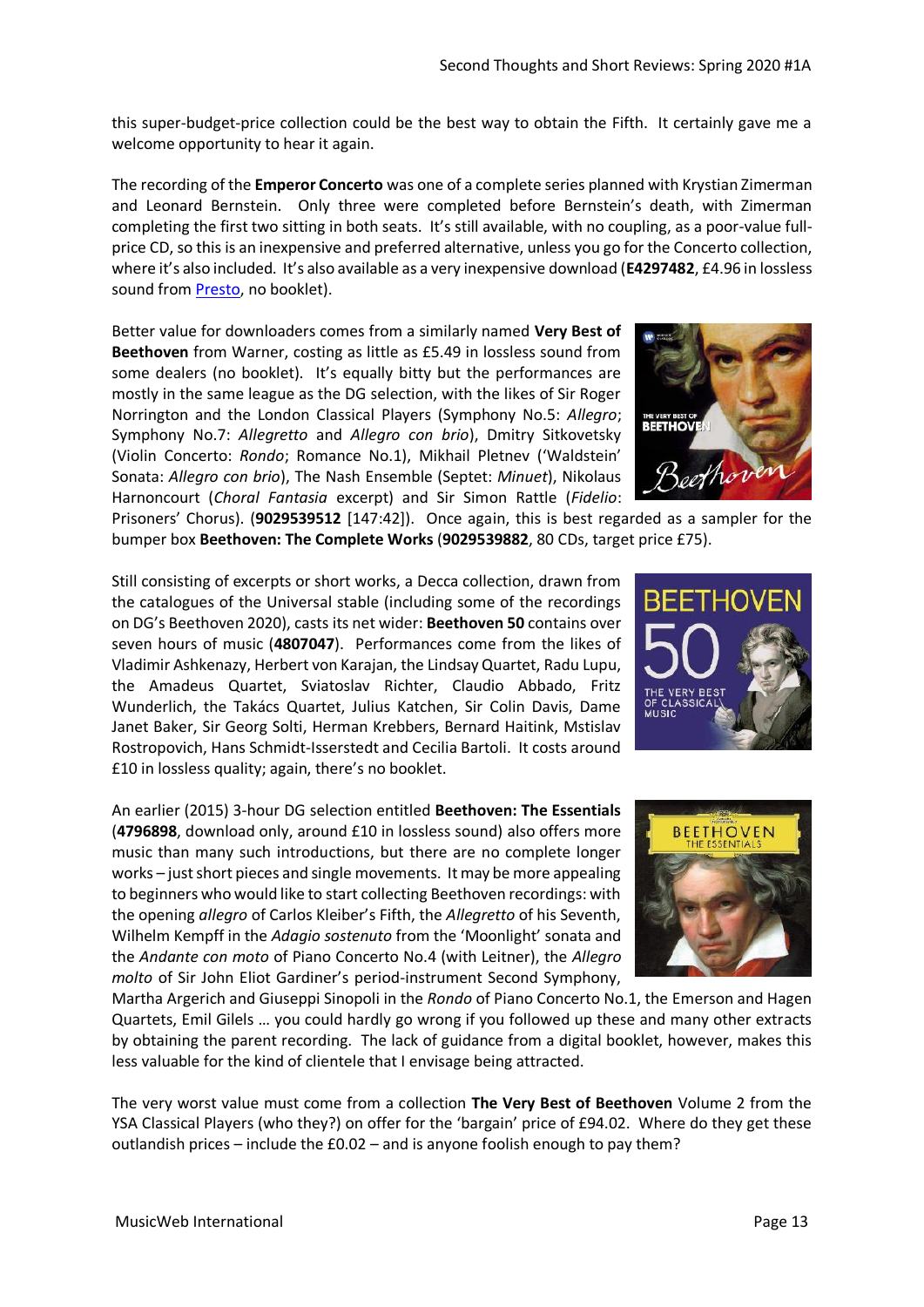#### **Beethoven 2020: Complete Symphonies**

Symphony No.1 in C, Op.21 [27:55] Symphony No.2 in D, Op.36 [34:30] Symphony No.3 in E flat, Op.55 'Eroica' [52:23] Symphony No.4 in B flat, Op.60 [34:17] Symphony No.5 in c minor, Op.67 [34:43] Symphony No.6 in F, Op.68 'Pastoral' [40:53] Symphony No.7 in A, Op.92 [36:17] Symphony No.8 in F, Op.93 [26:28] Symphony No.9 in d minor, Op.125 'Choral' [68:19] tenor), Georg Zeppenfeld (bass), Wiener Singverein; Vienna Philharmonic Orchestra/Andris Nelsons rec. Musikverein Großer Saal, Vienna, 2017-2019. DDD. DG **4837071** [5 CDs + 1 blu-ray audio; 5 hours: 55 minutes]



Trying to recommend a 'best buy' for the complete Beethoven symphonies would be like chasing the wind. Just for starters, the many admirers of Nikolaus Harnoncourt would argue for his periodperformance-aware Warner recording with the Chamber Orchestra of Europe (**0927497682**); the outright period-performance brigade would want something like what Sir Roger Norrington gives us with the London Classical Players (Symphonies, Overtures and Piano Concertos, Erato **0834232**, download only: good value at around £24 in lossless format) or Sir John Eliot Gardiner with the ORR (below) while two recent releases have brought fine 'mainstream' recordings from Sir Simon Rattle (BPO **BPHR160091**) and the inexpensive Naxos set from Ádám Fischer – [review.](http://www.musicweb-international.com/classrev/2019/Dec/Beethoven_sys_8505251.htm)

The new recordings conducted by **Andris Nelsons** come hard on the heels of his inclusion of Beethoven's music in the New Year's Day 2020 concert – [review.](http://www.musicweb-international.com/classrev/2020/Mar/New_year_2020_19439702362.htm) Whether the set as a whole is really competitive when the complete DG Beethoven 2020 box set contains so many classic recordings is debatable. No.9 has already been released separately (**4837505**), and many potential collectors may choose to wait to see if other parts of the collection are also hived off.

Like most conductors on New Year's Day, Nelsons largely allowed the Vienna Philharmonic to play things their way, and the same applies to some extent to his Beethoven symphony cycle. The VPO in their many incarnations have recorded these works many times, singly or in complete sets, with the likes of Böhm, Bernstein and Abbado, examples of all of them included in the complete box and the Symphonies offshoot (below), so a minimal-interventionist approach can work well. The *Pastoral* symphony from the new set, for example, has been widely praised, the *Eroica* and the Fifth less so.

DG are really competing with themselves: the 1962 **Karajan** setis available on 5 CDs and blu-ray audio, around £43, or as a download, around £21 in lossless format (DG **4793442**). The blu-ray discs are also available in the complete *Beethoven 2020* collection (**4836767**, 118 CDs + 2 DVD + 3 blu-ray audio: target price £220; see M[ark Zimmer's article](http://musicweb-international.com/classrev/2020/Jan/Beethoven250.htm) for details.). The 1962 Eighth and the 1977 Ninth feature in the **Symphonies and Overtures** selection (below). To add to the confusion, the 'Vienna cycle' in the complete box set includes Nelsons' recording of No. 8.

Simon Thompson thought the **Adám Fischer** set with the Danish Chamber Orchestra (Naxos) worth dipping into and trying – not ideal, but with the 'Choral' Symphony the only weak link – [review.](http://musicweb-international.com/classrev/2019/dec/Beethoven_sys_8505251.htm) Others have been even more enthusiastic. It's currently on offer for £21 and can be downloaded in lossless sound for around £18.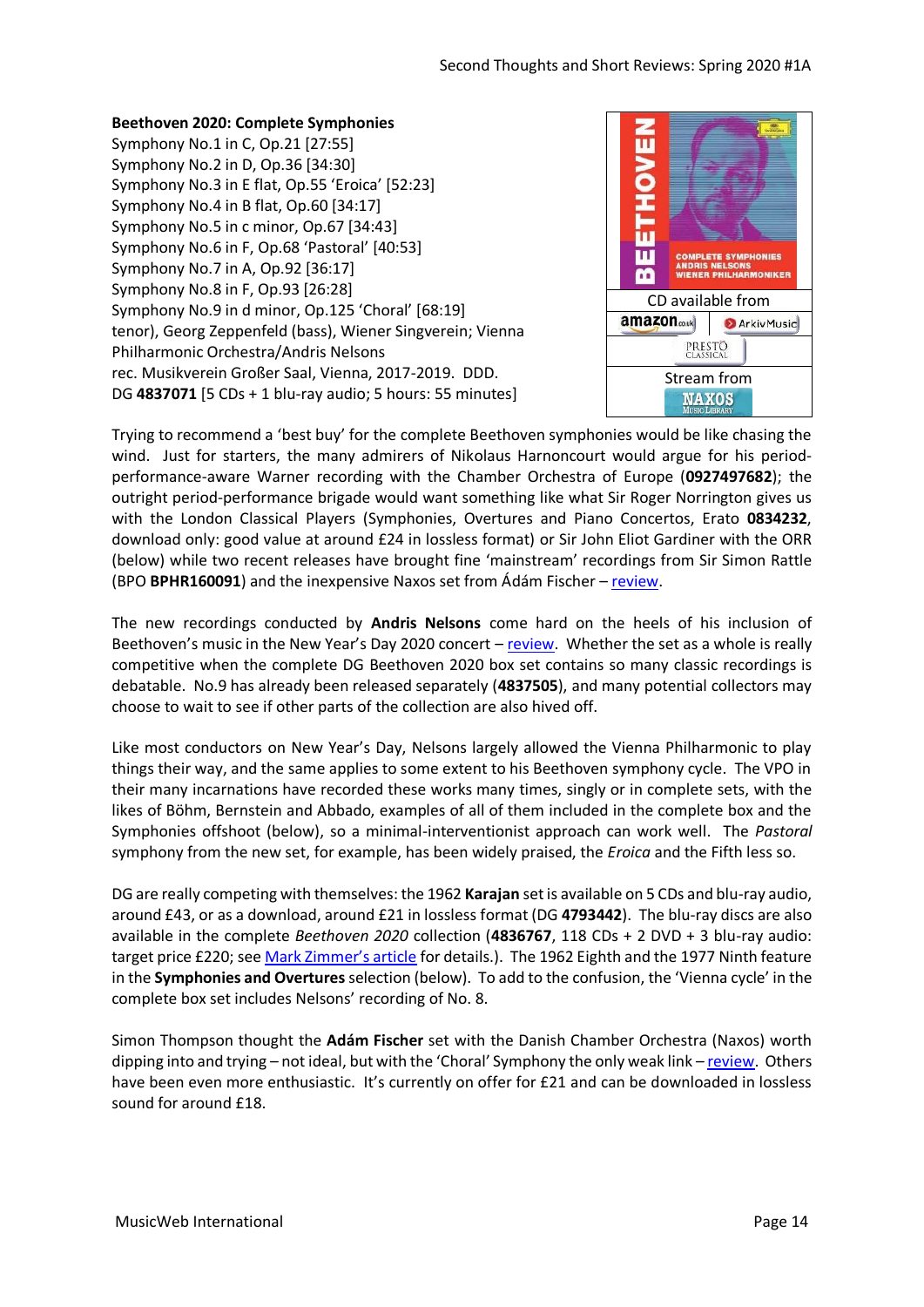With Erich Kleiber's recording in mind (Beulah, recently reissued on **3PS57**), I listened to Nelsons and Fischer in the *Pastoral* symphony and No.8 and enjoyed both. For No.7, see Manze (Pentatone, below).

For a very fine recording with a modern orchestra from a conductor with an awareness of period style, don't overlook **Sir Charles Mackerras** with the Scottish Chamber Orchestra and (in No.9) the Philharmonia (Hyperion **CDS44301/5**: **Recording of the Month** – [review](http://www.musicweb-international.com/classrev/2008/May08/Beethoven_Mackerras_cds44301.htm) – [review\)](http://www.musicweb-international.com/classrev/2008/June08/Beethoven_Mackerras_cds44301.htm). If you choose to download the Mackerras, go to [hyperion-records.co.uk,](https://www.hyperion-records.co.uk/dc.asp?dc=D_CDS44301/5) where it costs £25 in lossless sound; some dealers are asking a ridiculous £50. The CDs cost around £27. I used that set as my benchmark for some individual recordings i[n March 2010](http://www.musicweb-international.com/classrev/2010/Mar10/March_Download_Roundup.htm) and it remains one of my favourites.

Since way back in the day when **Naxos** CDs sold for £3.99 in Woolworths, they have had a series of recordings of Beethoven symphonies, mostly with Central and Eastern European orchestras – in the main, decent but not as outstanding as their recordings of the Haydn string quartets. Many of these are now download only and still a bargain in that form – as little as £3.79 for lossless sound. They featured in editions of the Penguin Guide to Bargain CDs, but had not survived into the final Penguin Guide (2010). If you are looking for a bargain of bargains, you might consider the 5½ hour set of all nine symphonies from the Zagreb Philharmonic and Slovak

Radio Orchestras conducted by Richard Edlinger and Michael Halasz in 1988, download only, for just £3.79 (Naxos **930187**). I listened to the recording of Nos. 7 and 4, two of the symphonies which I like the most. While you would get a decent idea of what they were about, you might wonder why Wagner called No.7 the apotheosis of the dance from this rather penny-plain recording. If you cut your teeth on Bruno Walter's mono NYPO recording of No.7 and later got to know Carlos Kleiber's No.5 and No.7, this Naxos is pretty small beer. These are the recordings of the symphonies in the complete Naxos Beethoven box set and you'll find from Mark Zimmer's [survey](http://www.musicweb-international.com/classrev/2020/Jan/Beethoven250.htm) that he has a rather higher opinion of them than I do. The new Ádám Fischer (also Naxos, above) is much to be preferred.

Some of these older Naxos recordings have been mined for a bits-andpieces 92-minute collection **Celebrate Beethoven: Symphonies and Orchestral** (**930209**). One attractive aspect of this is that the symphony extracts are interspersed with some of the lighter music, such as one of the *Contredanses*; we even have an extract from *Wellingtons Sieg*, a depiction of the battle of Vittoria which anticipates many aspects of the 1812 Overture.

It might be worth downloading for around £5.50 in lossless sound to play

in the car on a long journey when you don't want to concentrate on this music too much. If your car player can manage only mp3, that's around £4.50, but most recent 'Infotainment' systems can cope with lossless and even 24-bit. Further instalments are promised monthly.



**Orchestral** 

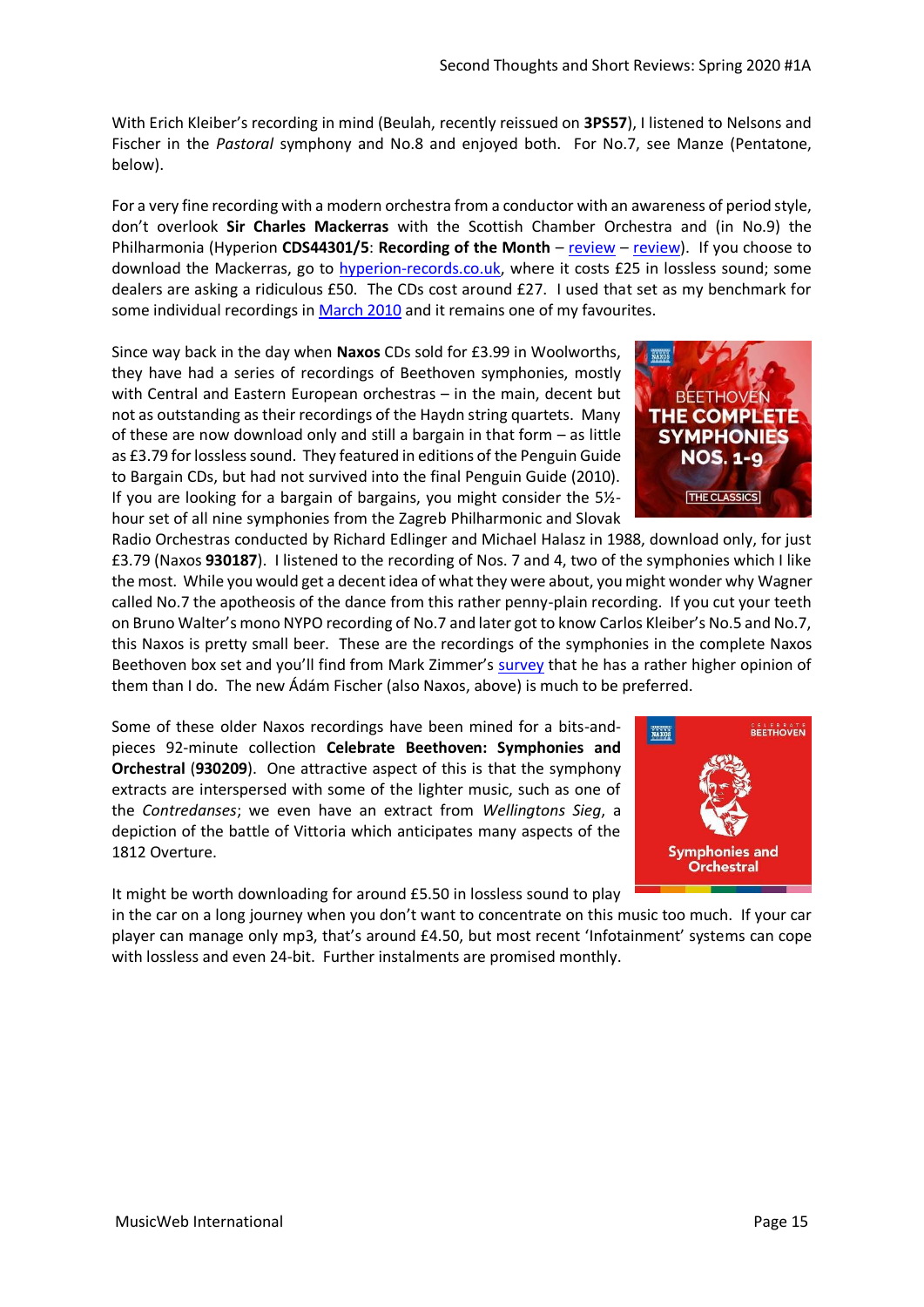# **Beethoven 2020: Symphonies and Overtures**

Symphony No.1 in C, Op.21 (VPO/Bernstein, 1978) [26:44] Symphony No.2 in D, Op.36 (VPO/Bernstein, 1978) [35:5] Symphony No.3 in E flat, Op.55 'Eroica' (BPO/Abbado, 2001) [48:46] Symphony No.4 in B flat, Op.60 (Gewandhaus/Chailly, 2009) [29:38] Symphony No.5 in c minor, Op.67 (LAPO/Giulini, 1981) [36:35] Symphony No.6 in F, Op.68 'Pastoral' (VPO/Böhm, 1971) [45:43] Symphony No.7 in A, Op.92 (VPO/C Kleiber, 1976) [38:36] Symphony No.8 in F, Op.93 (BPO/Karajan, 1962) [26:29] Symphony No.9 in d minor, Op.125 'Choral' (BPO/Karajan, 1977) [66:52]

Overtures *Prometheus*, *Coriolan*, *Leonore* I-III, *Egmont*, *Ruins of Athens*, *Namensfeier*, *König Stephan*; *Wellingtons Sieg* **DG 4837652** [7 hours: 22 minutes]



I'm pleased that room was found to include that quirky piece *Wellingtons Sieg*, depicting the battle of Vittoria long before Tchaikovsky thought of doing the same thing for the events of 1812. **Karajan** and the BPO (1969) bring just the right light-hearted approach to this 14-minute work.

Most of these recordings have swum across my ken at various times in the past. I even owned this recording of *Wellingtons Sieg* on a sampler LP for a much earlier DG Beethoven box set, so I simply dipped into what's on offer to confirm that there isn't a dud among these recordings. I'm just a little surprised that Carlo Maria Giulini's No.5 was chosen in preference to Carlos Kleiber's, whose No.7 has very wisely been included. The easiest way to obtain his classic No.5 is on DG Originals, which means duplicating No.7, unless you obtain No.5 in the *Very Best of Beethoven* set (above). At around £23 in lossless sound, I imagine that this will be the most popular download subset from the complete box. Very few of these releases, including this, come with a booklet, which seems like unnecessary pennypinching when the complete box is so lavishly presented.

Karl Böhm's Mozart can seem old-fashioned today, though I still turn to some of his recordings. His *Pastoral* symphony, however, remains a model of how to perform the work.

#### **Beethoven 2020: Concertos**

Piano Concerto in E-Flat, WoO4 (Brautigam, 2008) [23:17] Piano Concerto No.1 in C, Op.15 (Lang Lang, 2007) [38:57] Piano Concerto No.2 in B flat, Op.19 (Gulda, 1970) [28:39] Piano Concerto No.3 in c minor, Op.37 (Brendel, 1998) [36:02] Piano Concerto No.4 in G, Op.58 (Brendel, 1997) [33:07] Piano Concerto No.5 in E flat, Op.73 'Emperor' (Zimerman, 1989) [40:40] Violin Concerto in D, Op.61 (Mutter, 1979) [48:24] Romances No.1 [7:11]; No.2 [8:25] (Mutter, 2002) Triple Concerto, Op.56 (Chung Trio, 1996) [35:09] Concerto for Piano and Orchestra in D (Barenboim) [44:49] Choral Fantasia, Op.80 (Grimaud, etc., 2003) [19:07] Romance cantabile Hess 13 (Gallois, etc., 1996) [4:59] Rondo in B flat, WoO 6 (S Richter, 1962) [9:23] Piano Concerto No.1 in C: *Allegro con brio* (Arrau, 1987) [4:34] Concerto Movement in C (Kremer, 1978) [15:45] Mozart: Piano Concerto No.20, K466 (Serkin, 1981) [32:47] **DG 4837653** [7 hours: 11 minutes]

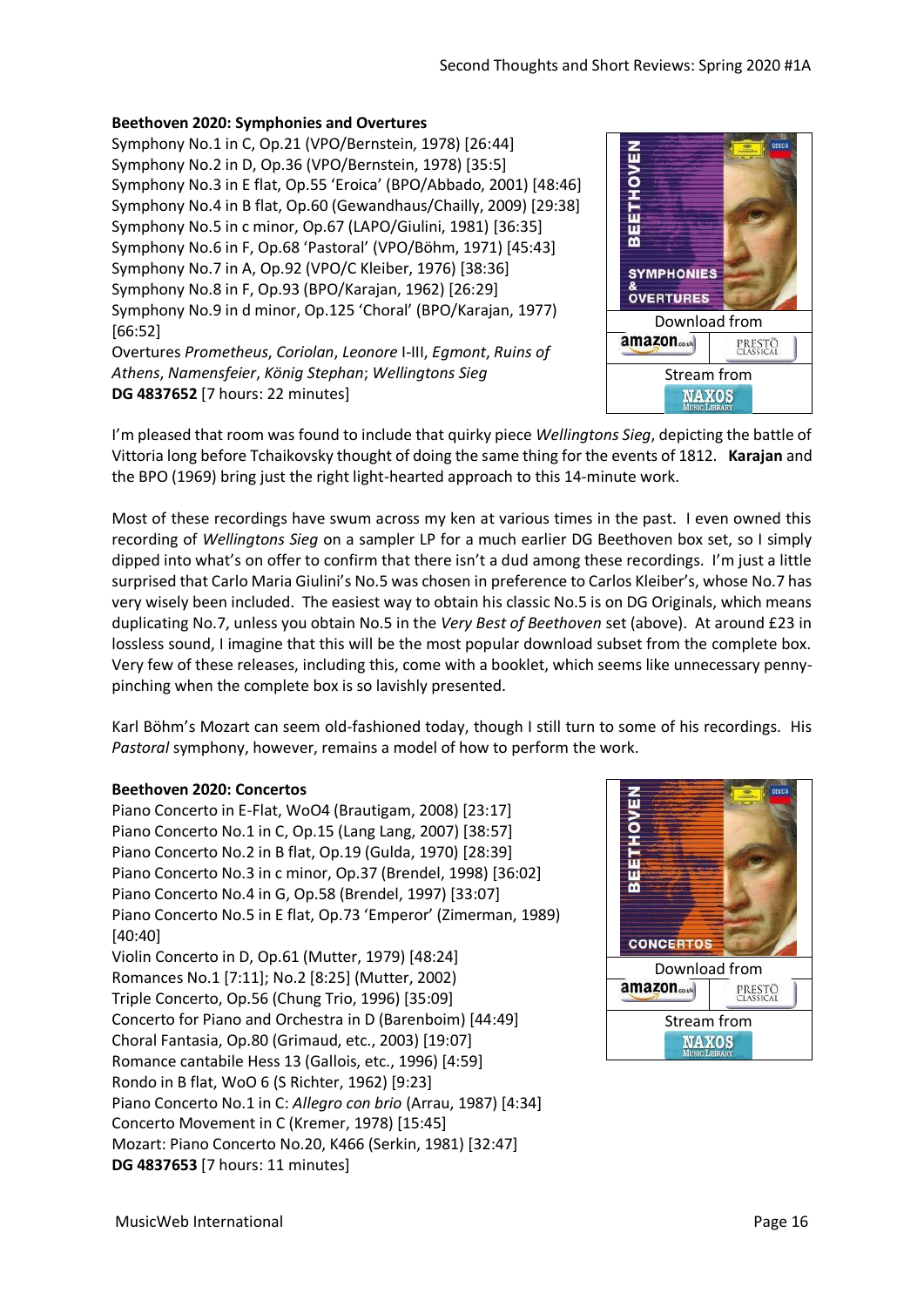It's slightly disappointing that whereas the complete Beethoven 2020 box set contains both Krystian Zimerman and Wilhelm Kempff in the *Emperor* Concerto, the former was preferred for this offshoot. My choice would have been Kempff, with Paul van Kempen (mono) or Ferdinand Leitner (stereo).

Lang Lang's recording of **Piano Concerto No.1** appeared with No.4, with the Orchestre de Paris and Christoph Esechenbach in 2008. The recording was praised by Michael Cookson for 'sparkling playing and considerable insights' – [review.](http://www.musicweb-international.com/classrev/2007/Nov07/Beethoven_langLang_4776719.htm)

For **Piano Concerto No.2** we return to Friedrich Gulda from 1970, part of a series which he made with the Vienna Philharmonic and Horst Stein and borrowed from DG's sister label Decca, originally on a well-regarded 5-LP set, later on a single Decca Jubilee release, with No.3.

**Piano Concertos No.3 and No.4** are in the hands of Alfred Brendel, again with the VPO, this time with Simon Rattle, and again a borrowing from within the Universal Empire, from a 3-CD Philips set. It was Brendel's fourth set; the two concertos excerpted from it received the highest praise and Michael Cookson reviewing a reissue of No.4 found himself 'impressed by Brendel's assurance and artistry' – [review.](http://www.musicweb-international.com/classrev/2006/Mar06/Brendel_Celebration_47571824757185.htm)

Among the very few interesting classical and jazz recordings left on emusic.com, there's an album entitled Ludwig van Beethoven "The Best" Piano Concertos, mp3 only (320 kb/s) for £2.52. Hidden behind this anonymous façade lurk two recordings with the West German Radio Orchestra and Günter Wand, with Emil Gilels in No.5 [39:58] and Robert Casadesus in No.4 [30:06]. There's no documentation, but I take this to be the same recording of the Fourth that is also available on Profil Meridien's Günter Wand Edition (PH6006, with Haydn and Bach), with the 'Emperor' on PH04052 (with *Coriolan* and *Fidelio* Overtures).



I'm not sure of the provenance of these recordings – CFClassics doesn't seem to exist other than on emusic.com – but the transfers are pretty good. Gilels with Leopold Ludwig in the 'Emperor' (Warner 9937212, or Regis RRC1367 – [review](http://www.musicweb-international.com/classrev/2011/Aug11/Beethoven_Emperor_RRC1367.htm) – review – April  $2011/1$  – download only, both with No.4) is preferable to this Wand recording, but it's not at all bad and the Casadesus Fourth is very good indeed.

I mention the recent BIS recording of all five piano concertos from Rudolf Brautigam on p.21 below in reviewing the period-instrument collection. Another recent release has been highly praised, including by me: Martin Helmchen and Andrew Manze in Nos. 2 and 5 (Alpha 555 – [review](http://www.musicweb-international.com/classrev/2020/Jan/Beethoven_PCs_555.htm) – Winter 2019/20 [#1\)](http://www.musicweb-international.com/classrev/2019/Dec/Winter_2019_1.pdf). But my chief comparison would be with a Chandos collection of all five recognised concertos, plus the piano arrangement of the Violin Concerto, the Triple Concerto, the Choral Fantasia, the Rondo, WoO6 and the Concerto WoO4, from Howard Shelley and Opera North Orchestra, with Tamsin Little and Tim Hugh in the Triple (CHAN10695, 4 CDs, around £37, or 16- and 24-bit download from  $chandos.net - review - review - November 2011/2$  $chandos.net - review - review - November 2011/2$  $chandos.net - review - review - November 2011/2$  $chandos.net - review - review - November 2011/2$  $chandos.net - review - review - November 2011/2$ . That's not quite as comprehensive as the DG collection, but not far off, and the price is attractive; at around £23, however, for the lossless download – there's no CD or 24-bit equivalent – the DG offers even more for less.

Even more relevant than the Chandos, however, is DG's own release of the five 'regular' piano concertos with Jan Lisiecki (p.19, below). The best – and least expensive – way to obtain that is on blu-ray, selling for around £18, with the CDs around £32 and lossless download around £18.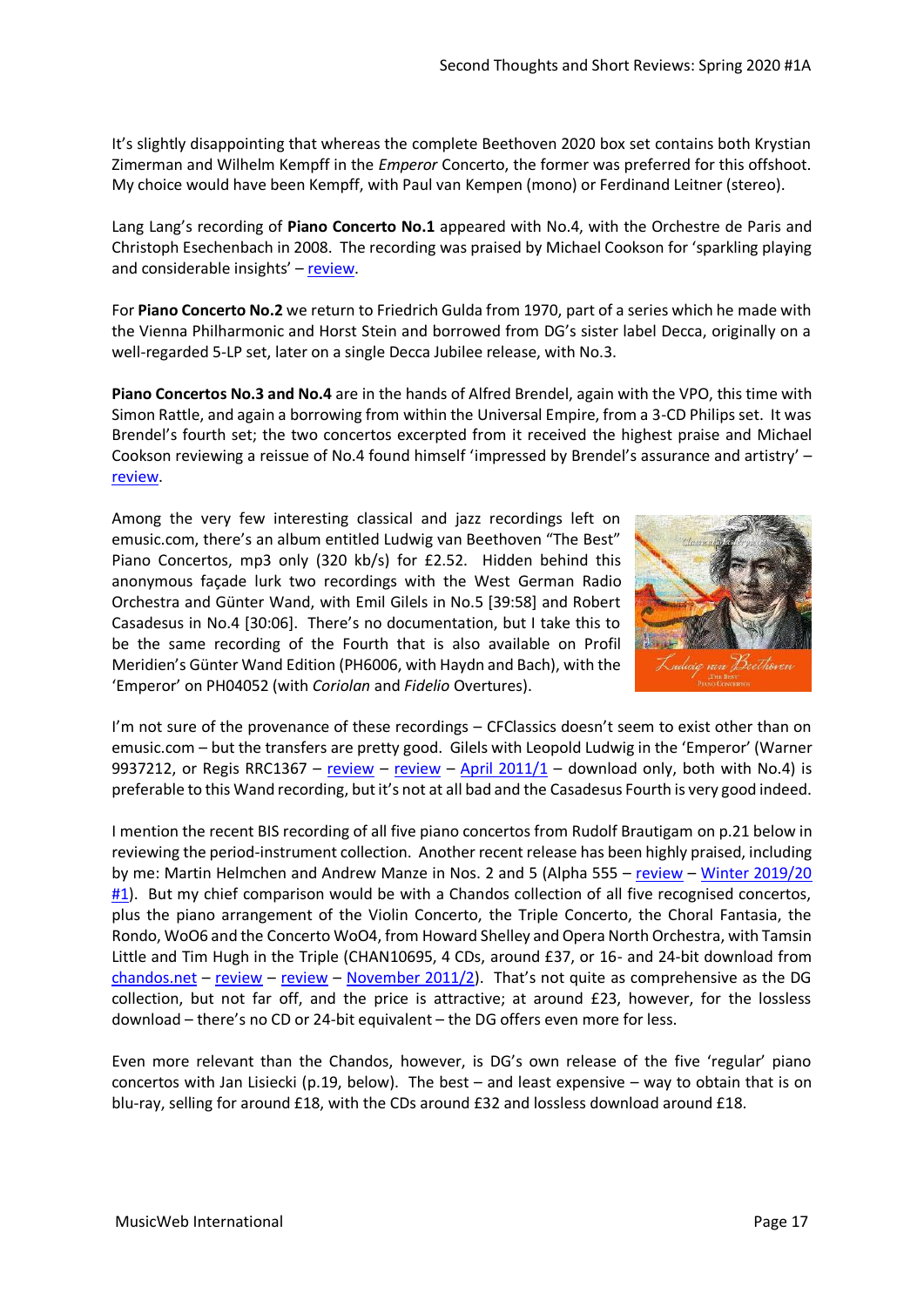# **Beethoven 2020: Period Instrument Recordings**

Piano Concertos Nos.1, 2 and 4, Rondo for Piano and Orchestra, Choral Fantasia (Levin;

ORR/Gardiner, 1995, 1996, 1997); Violin Concerto and Romance No.2 (Zehetmair; O of the

C18/Bruggen, 1997); Piano Sonatas Nos.8, 14 ('Moonlight') 17 ('Tempest') (Lubin, 1989); Songs (von Otter/Tan, 1999); Horn Sonata (Halstead/Levin, 1996); String Quartet Op.59/3 (Schuppanzigh Quartet, 1999); Quintet for piano and winds (Levin, etc., 1996); Symphony No.2 (trio arrangement, Levin, etc.); Piano Concerto No.4 (chamber arrangement, Levin, etc.); *Ah Perfido!* (Tilling, Gabrieli Players); *Prometheus* Finale (Armonea Atenea, 2013); *Missa Solemnis* (Gardiner, 1989). All DDD. **DG 4837667** [7 hours: 37 minutes]

This is another offshoot from the Beethoven 2020 collection, 7½ hours for around £29 in lossless sound.

It's all (very) worthwhile, but in a complementary release, DG Archiv have given us all Sir John Eliot Gardiner's period-instrument Beethoven recordings (**4837269**, 15 CDs, around £34). That includes all the symphonies and piano concertos, with the Orchestra Révolutionnaire et Romantique, and Robert Levin in the concertos, Victoria Mullova in the Violin Concerto, the *Missa Solemnis* and Mass in C, with the Monteverdi Choir, *Leonore*, and the trio arrangements of some of the orchestral works.



Concertos (download only) the Masses, *Leonore*, with and without *Fidelio* (download only). So, too, the more recent recordings of Beethoven and others on his own SDG label. But, given that you could pay £45 to download the earlier box of the symphonies and the same to download the older box of the concertos, the new set (CD only) is more attractive.

You may expect the distinguishing feature of these period-instrument performances to be fast tempi, especially in the earlier works. In fact, only in the finale are his tempi in Symphony No.1 as fast as those of Fricsay [\(Beulah\)](http://musicweb-international.com/classrev/2020/Mar/Beethoven_250_Beulah.pdf); he achieves lightness of touch without excessive speed. Without diminishing the power of the music, Gardiner and his team make the finale of the *Eroica* dance along – after all, the theme originated in the *Prometheus* ballet. Fans of these recordings, however, will be less than gruntled that these two DG releases overlap so much with each other: Piano Concertos Nos. 1, 2 and 4 and the Rondo WoO6 feature on both. Both DG sets are very attractive for period-performance fans, but the considerable overlap is regrettable.

Sir Roger Norrington's rival and equally thought-provoking periodperformance set of the Symphonies and Piano Concertos (with Melvyn Tan in the latter), formerly on EMI, is now a download-only bargain from Erato (**0834232**, 8½ hours, around £24 in lossless sound – [review](http://www.musicweb-international.com/classrev/2001/Dec01/Beethoven_symphonies_Norrington.htm) of earlier Virgin set of the symphonies). You'll find some extracts from it on the Warner *Very Best of Beethoven*, mentioned above. The Piano Concertos come on an Erato Veritas twofer (**95220142**, download only, around £11 in lossless sound).

Rudolf Brautigam's recent BIS recordings on the fortepiano, with Kölner Akademeie and Michael Willens is also well worth considering (p.21, below).





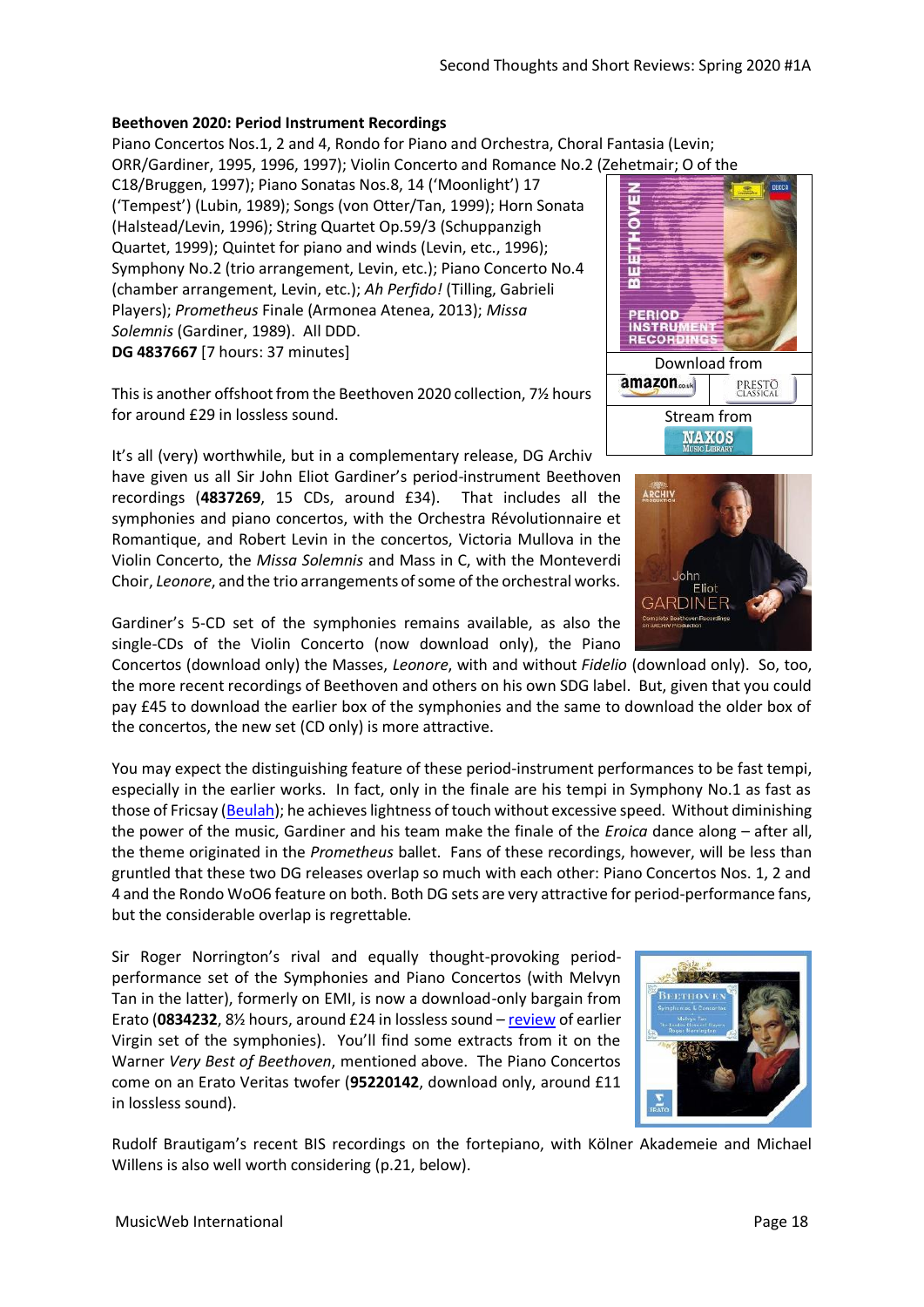MusicWeb International **Page 19** 

#### **Beethoven 2020: Complete Piano Concertos**

Piano Concerto No.1 in C, Op.15 [37:42] Piano Concerto No.2 in B-flat, Op 19 [29:15] Piano Concerto No.3 in c minor, Op.37 [35:30] Piano Concerto No.4 in G, Op.58 [33:09] Piano Concerto No.5 in E flat, Op.73, 'Emperor' [37:55] Jan Lisiecki (piano) Academy of St Martin in the Fields rec. live Konzerthaus Berlin, December 2018. DDD **DG 4837637** [3 CDs 2hours: 53 minutes] Also on blu-ray (**735755**) and DVD (**735742**)

How does this set compare with the older recordings in the DG Concertos collection? I wondered at first why **Jan Lisiecki** has not only chosen to set down his thoughts on Beethoven at the tender age of 24, but has also opted to perform and direct the orchestra. As common as that is for Mozart – and Beethoven filled both roles for the first four concertos – even the two period-performance pianists,

Melvyn Tan (Erato) and Robert Levin (DG) didn't attempt it, nor does Ronald Brautigam on his new BIS recordings or Kristian Bezuidenhout (Harmonia Mundi).

Whatever my first thoughts, in the event I enjoyed these recordings; if I had any reservations, I had forgotten them by the time that I came to the end of the *Emperor*. Having planned to do just some spot checks, I stayed the complete course in one sitting. So the answer must be in the affirmative; at the very least I recommend streaming these recordings if you can.

#### **Beethoven 2020: Historical Recordings**

Excerpts and complete recordings of Symphonies Nos. 5, 6, 7, 8 and 9; *Leonora* Overture, Nos. II and III, *Coriolan* Overture, *Große Fuge*, *Egmont* Overture, Piano Concerto No.3, Violin Concerto, Piano Sonatas Nos. 8, 11, 18, 23, 30 and 31; Cello Sonatas Nos. 3 and 5; Piano Trio No.7 ('Archduke'); String Quartet No.15; *Fidelio* (excerpts). Includes complete Symphony No.5 (Furtwängler, 1943) and No.6 (Erich Kleiber, 1953). rec. 1913 – 1967. ADD/mono/stereo

DG **4837666** [12 hours: 26 minutes]

This side-order from the complete Beethoven 2020 box set makes the obvious comparison with the Beulah reissues which I [reviewed](http://musicweb-international.com/classrev/2020/Mar/Beethoven_250_Beulah.pdf) recently. At around £45 in lossless sound, it offers a total playing time

of 12½ hours; the Beulah series will run to about 16 hours, at £7.99 per throw. That means that it will cost more overall than the DG, but it does allow you to pick and choose.

As with the Beulah reissues, it's best to treat these recordings in their own right, though some, like **Annie Fischer's** Third Piano Concerto and **Wolfgang Schneiderhan's** Violin Concerto can stand comparison with any. Perhaps, however, the BPO/Nickisch seven-minute excerpt from Symphony No.5 (1913) is more something to stream from Naxos Music Library – very little emerges from the fug of time.



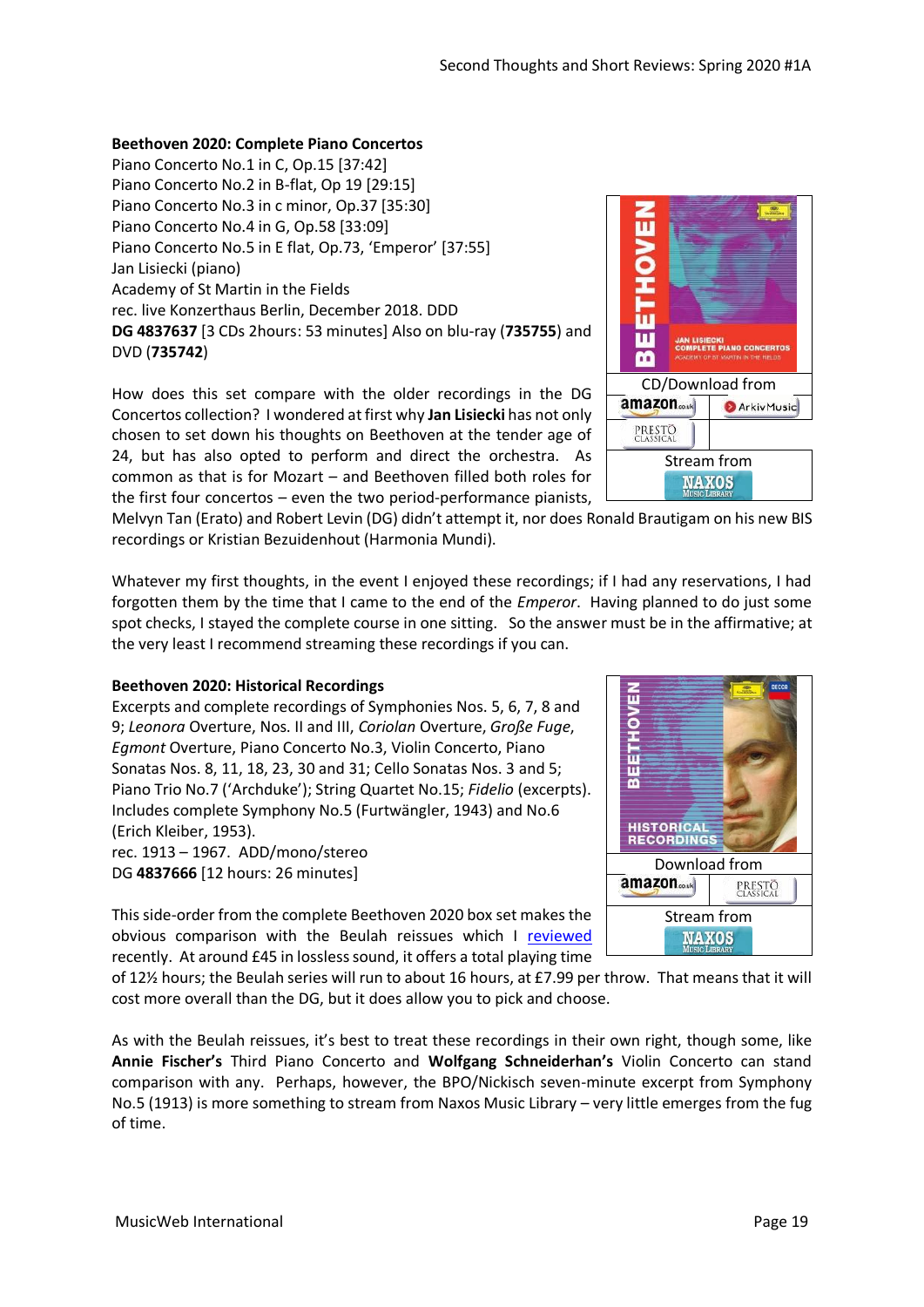After that we are in the same historic range as the Beulah, beginning with 4½ minutes from Symphony No.7 (Richard Strauss, 1926), the same movement from Karajan and the Staatskapelle (1941), *Leonore* III, again with the Staatskapelle (Klemperer, 1927), *Leonore* II from Fritz Busch in Copenhagen (1950), Paul van Kempen with the BPO in an excerpt from the 'Eroica' Symphony (1951) and the first of the complete recordings, Symphony No.8 from the RPO and Hermann Scherchen (1954).

Back to 1944 for the *Egmont* Overture (VPO/Furtwängler), 1943 for the *Coriolan* Overture (BPO/ Furtwängler) and a complete Symphony No.5 from the same team (1943).

The 1926 *allegro con brio* from Symphony No.7 is a big improvement on 1913, but still sounds shrill. **Strauss** chooses a fairly fast but not over-driven tempo that suggests that the whole symphony would be worth hearing. There's less *brio* from **Karajan** in the same movement; considering how well regarded his later Beethoven recordings have been, this sounds a little dutiful, though the sound is again an improvement on 1926. The 1963 recording – the lively finale contained on the DG 2-CD set (p.12, above) – is a different beast completely.

It's interesting that DG have chosen the 'little' Symphony No.8 for their first complete work here. The 1954 sound is again an improvement on wartime Dresden. I take this to be the recording released in Nixa WLP9362 with the 'Philharmonic Symphony Orchestra of London', apparently a pseudonym for the RPO. Whoever they were, they play well for **Scherchen** at tempi close to Beethoven's metronome markings, then usually considered too fast, but now normal, and they do so without the show coming off the road, even in the finale. With sound not too dated for enjoyment; this could well come to be my benchmark for this symphony.

It's hardly surprising that **Furtwängler** gets a considerable look-in. His 1943 **Symphony No.5** is, understandably, less well recorded than Scherchen's Eighth, but it's well worth persevering with the dated sound to hear what must have been a moving experience in a Berlin where the war was already not going well. This is not as famous as the 1944 VPO *Eroica*, available on several labels, including Fono (AB78538, with Grieg Piano Concert, download), but equally well worth hearing. Forget the conductor's presumed Nazi sympathies and enjoy this in the same spirit as Richard Strauss's *Metamorphosen*, a work inspired by Beethoven's Fifth and the destruction of the latter years of the war.

**Erich Kleiber's** 1953 **Fifth** with the Concertgebouw Orchestra has achieved classic status, rivalled only by his son Carlos' accounts of No.5 and No.7 (DG Originals **4474002**; No.7 on *Beethoven 2020 Symphonies and Overtures* – below; No.5 on *The Very Best of Beethoven*, mentioned above). MM in Gramophone (1/54) thought that this recording would 'take some superseding' and it still makes very enjoyable hearing. Bear in mind that when this appeared on a full-price LP, with no coupling, it cost 36/5½ – well over £40 in today's values, which is not much less than the cost of the complete download set. Anyone planning to perform the Fifth could do much worse than to regard this as a model.

**Kleiber's Pastoral**, again with the Concertgebouw (Decca, 1953), is also well worth having. I like his 1948 recording with the LPO [\(Beulah](http://musicweb-international.com/classrev/2020/Mar/Beethoven_250_Beulah.pdf) **3PS57**), but that's coupled with a less recommendable Sargent Fifth and, though the earlier recording is perfectly tolerable, the 1953 sound is much better.

**Ferenc Fricsay's** 1958 **Ninth** – the first to be released in stereo – may not have the intensity of the 1942 Furtwängler (Beulah) but there are some hints that he may have been influenced by his great predecessor's recording, and the finale features some especially fine singing. As first released, the stereo was something of a disappointment, especially failing to open out in the finale. Whatever the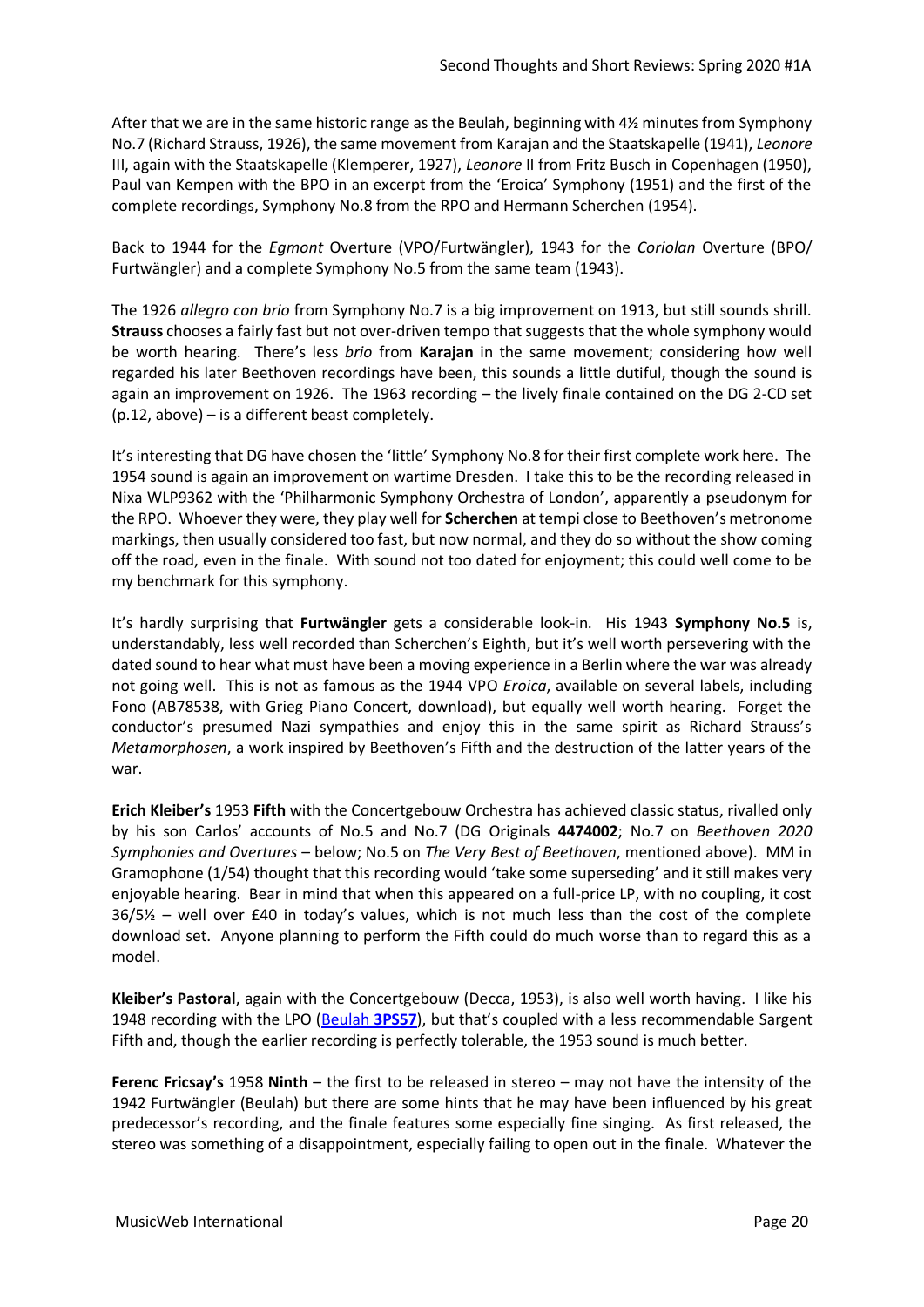problem was, it seems to have been overcome for this transfer, though the balance between soloists, choir and orchestra is not quite ideal.

**Annie Fischer's** recording of **Piano Concerto No.3**, with the Bavarian State Orchestra and Ferenc Fricsay (1957) is one of the highlights of this collection. Recorded in stereo, as few Fricsay recordings were, sadly, it remains well worth hearing in its own right. As, too, does **Wolfgang Schneiderhan** with the BPO and Eugen Jochum in the **Violin Concerto**, from 1962, which also remains available with Mozart Violin Concerto No.5, on DG Originals (**4474032**). Both of these recordings sound too fresh to be labelled 'historical'; both are still competitive. Fischer bears comparison with Solomon of much the same vintage in the piano concerto [\(Beulah](http://musicweb-international.com/classrev/2020/Mar/Beethoven_250_Beulah.pdf) **7PS57**).

The **Quartetto Italiano** in **Quartet No.15** from 1967 also hardly sound 'historical'. Theirs is not the last word in late Beethoven – a little too 'straight' for me – but well liked in their time and still worth hearing. Much the same is true of the Allegri Quartet in No.14 on a recording made by the Naim company to demonstrate their audio equipment – interestingly coupled with Britten (**NAIMCD07** – [Winter 2019-20/#3\)](http://musicweb-international.com/classrev/2020/Feb/Winter_2019_20_3.pdf).

\*\*\*

Piano Concerto No.1 in C, Op.15 [37:51] Piano Concerto No.2 in B-flat, Op.19 [30:24] Piano Concerto No.3 in c minor, Op.37 [37:41] Piano Concerto No.4 in G, Op.58 [35:46] Piano Concerto No.5 in E flat, Op.73, 'Emperor' [39:41] Dame Mitsuko Uchida (piano) Berliner Philharmoniker/Sir Simon Rattle rec. live Philharmonie Berlin, 4-20 February 2010. DDD. **BERLINER PHILHARMONIKER BPHR180241** [181:23]

Piano Concerto No.1 in C, Op.15 [30:55] Piano Concerto No.2 in B-flat, Op.19 [25:59] Piano Concerto No.4 in G, Op.58 [30:57] Piano Concerto No.3 in c minor, Op.37 [33:10] Piano Concerto No.5 in E-flat, Op.73, 'Emperor' [36:03] Ronald Brautigam (fortepiano) Kölner Akademie/Michael Alexander Willens rec. July 2017 (Nos 1 & 3) and July 2018 (Nos 2, 4 & 5), Deutschlandfunk Kammermusiksaal, Cologne. DDD/DSD Reviewed as 24/96 download with pdf booklet fro[m eclassical.com](https://www.eclassical.com/performers/brautigam-ronald/beethoven-the-piano-concertos.html) **BIS BIS-2274 2 SACDs** [87:56 + 69:17]



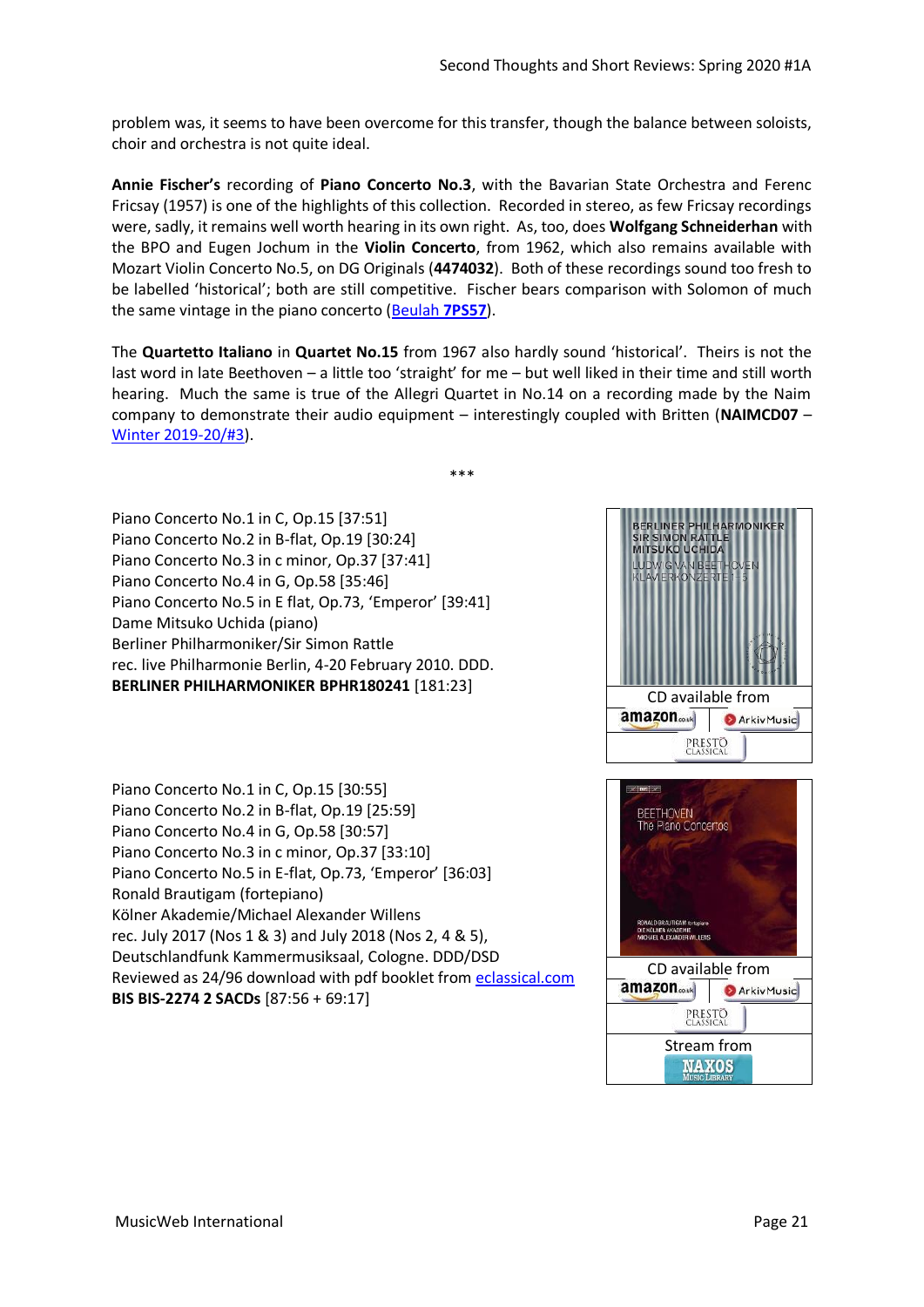Piano Concerto No.1 in C, Op.15 (Cadenza: Beethoven) [33:24] Piano Concerto No.2 in B-flat, Op.19 (Cadenza: Beethoven) [30:18] Rondo in B-flat for piano and orchestra, WoO6 (Cadenza: Giltburg) [10:01] Boris Giltburg (piano) Royal Liverpool Philharmonic Orchestra/Vasily Petrenko rec. 10-13 May 2019, The Friary, Liverpool. DDD. Reviewed as press preview. **NAXOS 8.574151** [73:46]

For CD availability see also *[Recommended](http://musicweb-international.com/classrev/2020/Jan/Beethoven_PCs_8574151.htm)* review by Robert Cummings and *[Recommended](http://www.musicweb-international.com/classrev/2019/Nov/Beethoven_PCs_8574151.htm)* review by Michael Greenhalgh.

Piano Concerto No.1 in C, Op.15 (c.1796) [38:10] Piano Concerto No.2 in B-flat, Op.19 (c.1795, rev. 1798) [32:00] (Volume 1) Elizabeth Sombart (piano) Royal Philharmonic Orchestra/Pierre Vallet rec. 14-17 July 2019, Cadogan Hall, London. DDD. Reviewed as 24/96 download with pdf booklet from [hyperion](https://www.hyperion-records.co.uk/dc.asp?dc=D_SIGCD614)[records.co.uk.](https://www.hyperion-records.co.uk/dc.asp?dc=D_SIGCD614) **SIGNUM SIGCD614** [70:20]

Piano Concerto No.5 in E-flat, Op.73, 'Emperor' [36:26] Piano Concerto No.2 in B-flat, Op.19 (Cadenza Robert D Levin) [26:58] (Volume 1) Kristian Bezuidenhout (fortepiano, after Conrad Graf, 1824) Freiburger Barockorchester/Pablo Heras-Casado rec. December 2017, Ensemblehaus Freiburg. DDD. Reviewed as 24/96 download with pdf booklet from [eclassical.com](https://www.eclassical.com/harmonia-mundi/beethoven-piano-concertos-nos-2-5.html) **HARMONIA MUNDI HMM902411** [63:24]

Though in her second tranche of the Mozart concertos, with the Cleveland Orchestra, even better than the first series with Geoffrey Tate, **Mitsuko Uchida** performed both roles, here she benefits from concentrating on the solo part. Not surprisingly, in view of those Mozart recordings, the early concertos where Beethoven was still receiving 'the spirit of Mozart at the hands of Haydn' come over







extremely well, with wonderfully clear articulation and sensitive support from Simon Rattle and the BPO. In a sense, Uchida is sitting in both seats, with Rattle largely content to follow where she leads.

Uchida and Rattle make Concerto No.3 sound like Beethoven at his best, a quality which they share with the classic Annie Fischer/Ferenc Fricsay recording (included in the *Beethoven 2020 Historical Recordings* and also available from Beulah on **[7PS57](http://musicweb-international.com/classrev/2020/Mar/Beethoven_250_Beulah.pdf)**)*.* That has remained one of my very top Beethoven recordings since it was reissued on the budget Heliodor label – one of the few in stereo. If anything, Rattle's unobtrusive accompaniment with the 2010 BPO outshines Fricsay's with the 1960 Bavarian State Orchestra and the sound is superior.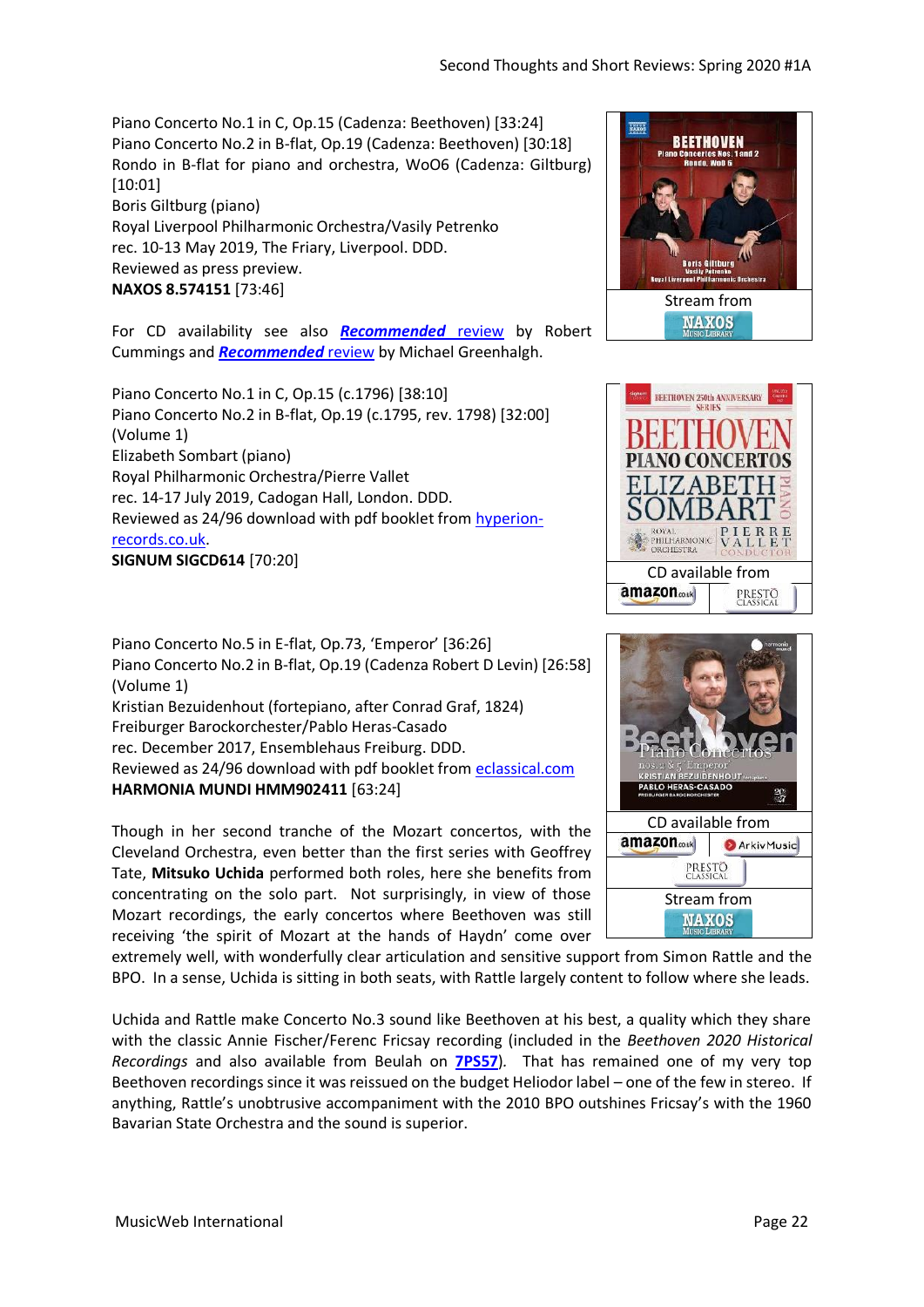Why have we had to wait so long for these **Uchida** recordings – and why did I not pick up on them when they were released in early 2019? [Michael Cookson](http://www.musicweb-international.com/classrev/2018/Dec/Beethoven_PCs_BPHR180241.htm) and [John Quinn](http://www.musicweb-international.com/classrev/2019/Mar/Beethoven_PCs_BPHR180241.htm) reviewed the set very favourably and I still didn't check it out. It may be a high-end product, costing around £47, but if you're willing to forego the blu-ray audio and video, which include an interview with Uchida, it can be downloaded, complete with the de luxe booklet, for around £18 in lossless sound.

The recent release, from **Rudolf Brautigam** (fortepiano), the Kölner Akademie and Michael Willens, of the five regular piano concertos makes a relevant comparison with the Levin-Gardiner recordings on DG (see *Beethoven 2020 Period Instrument Recordings*). Costing around £20 on two SACDs or \$23.56 for 16-bit, \$37.70 for 24-bit (stereo or surround) from [eclassical.com](https://www.eclassical.com/performers/brautigam-ronald/beethoven-the-piano-concertos.html), it includes the two 'missing' concertos not included in the DG set, Nos. 3 and 5. It's well worth considering if you are looking for HIPP Beethoven. Apologies for giving the wrong eclassical link in [Winter 2019/20 #2,](http://www.musicweb-international.com/classrev/2020/Jan/Winter_2019-20_2.pdf) where you will find more detail.

If you listen to Brautigam straight after Uchida, the fortepiano may at first sound dry; it's impossible to make detailed comparisons for that reason, though the chosen instruments – two of them – will deter only the greatest fortepiano haters. The real comparison is with the DG and Erato recordings (*Beethoven 2020 Period Instrument Recordings*). There I note that period practice doesn't necessarily imply fast tempi, but even a cursory look at the sets of timings shows that Brautigam and Willens do take things consistently faster than most but, with fleet-fingered solo playing and sympathetic support, nothing sounds rushed. In fact, there are no bombshells to be dropped into the listener's lap, even by comparison with older recordings such as Backhaus and Schmidt-Isserstedt on Beulah. With a less resonant sound from the fortepiano, it makes sense to take the music, especially in the slow movements, a little faster than usual. Faster, yes, but no less magical, and magically recorded by BIS, especially in 24-bit format.

A good case in point is the finale of No.4, which Brautigam and Willens take at quite a lick, yet Uchida and Rattle take only a second longer, Brendel and Rattle (*Beethoven 2020 Concertos*) a few seconds longer, while Lisiecki is faster still, even allowing for the different choices of cadenza. How would I pick a top recommendation when I enjoyed hearing all of these? If I had to plump, it would be for Uchida and Rattle for the combination of performance and recording.

It's impossible to name 'best buy' recordings of even Beethoven's first two piano concertos – 'No.2' in its original form actually predates 'No.1' – but if it's very satisfying accounts from a comparatively large modern orchestra on a modern concert grand that you want, the **Naxos** and the **Signum** will both do very nicely. You won't find earth-shattering revelations from either, but I enjoyed hearing both and both are well recorded, the smaller-size Cadogan Hall, used for BBC Proms concerts, working very well for **Signum**. Full marks to Naxos for specifying Beethoven's own cadenzas; Signum don't say, in an otherwise informative booklet. The Naxos is less expensive in all formats, though the Signum doesn't cost much more, even in 24-bit, as downloaded fro[m Hyperion.](https://www.hyperion-records.co.uk/dc.asp?dc=D_SIGCD614) Both are welcome harbingers of complete sets to come.

Two 'Recommended' reviews can't be wrong – see details above – and there have been equally enthusiastic reviews of the **Boris Giltburg** recording elsewhere. I've already praised several recordings of these two concertos, from Backhaus's vintage No.1 ([Beulah\)](http://musicweb-international.com/classrev/2020/Mar/Beethoven_250_Beulah.pdf) through to the recent Brautigam on period instruments. Whichever, if any, you have picked, download this Naxos release for less than a fiver – Naxos CDs may not be the bargain they were, but lossless downloads can still be obtained inexpensively, and they put some other labels to shame by including the pdf booklet.

Beethoven on the fortepiano is unlikely ever to become the norm, but it's becoming more normal. The recording of concertos nos. 2 and 5 from Martin Helmchen and Andrew Manze (**Alpha 555**) which